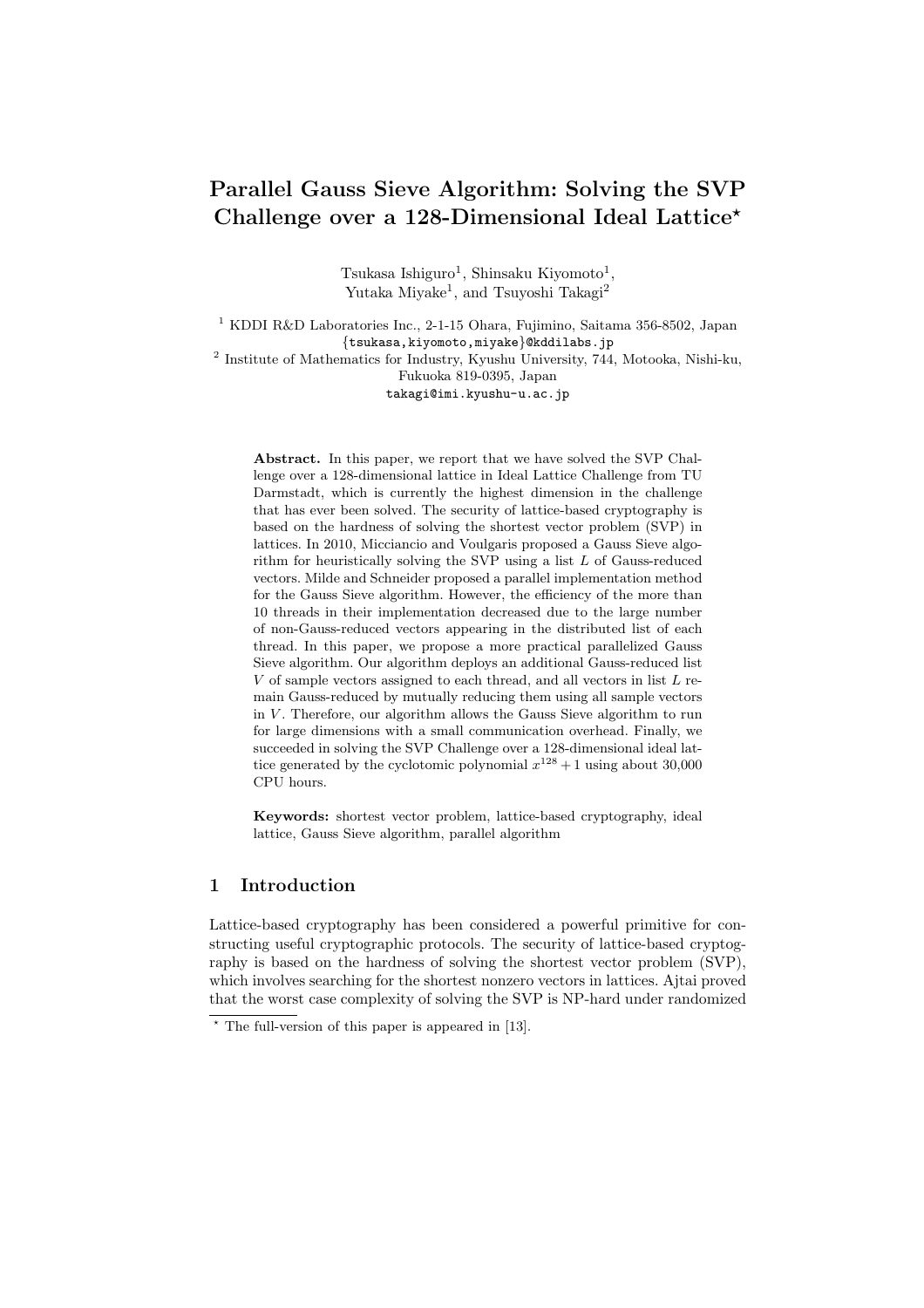reductions [1]. The  $\alpha$ -SVP [17] is an approximation problem of the SVP, which searches for elements with the size of the shortest vector multiplied by a small approximation factor  $\alpha$ . Many cryptographic primitives have been built on lattices due to their security against quantum computers and their novel functionalities: Ajtai-Dwork scheme [2], NTRU [10], fully-homomorphic cryptosystems [8], and multi-linear maps [7].

There are several approaches for solving the SVP and the *α*-SVP. The fastest deterministic algorithm is the Voronoi cell algorithm [18], which runs in exponential time  $2^{O(n)}$  and space  $2^{O(n)}$  for *n*-dimensional lattices. The sieving algorithms, which are explained in the next subsection, are probabilistic algorithms that require exponential time  $2^{O(n)}$  and space  $2^{O(n)}$  [3, 21, 5]. The enumeration algorithms are exhaustive search algorithms that need time  $2^{O(n^2)}$  or  $2^{O(n \log n)}$ , but only the polynomial size of space [29, 30, 6], and they are suitable for parallelization using multicore CPUs and GPUs. Moreover, the lattice basis reduction such as LLL or BKZ is a polynomial-time approximation algorithm [16, 28]. Generally, enumeration algorithms are also used in lattice basis reduction algorithms as a subroutine for solving the  $\alpha$ -SVP. On the other hand, sieving algorithms are used only for solving the SVP.

## **1.1 Sieving Algorithms and Ideal Lattices**

In 2001 Ajtai *et al.* proposed the first sieve algorithm for solving the SVP [3]. There are many variants of the sieving algorithm [21, 5] that try to improve the computational costs of the algorithm. In 2009 Micciancio and Voulgaris proposed a practical sieving algorithm, called the Gauss Sieve algorithm [19]. The Gauss Sieve algorithm consists of a list *L* of vectors in the lattice and a reduction algorithm that outputs a shorter vector from two input vectors. List *L* manages the vectors reduced by the reduction algorithm. The number of vectors in *L* increases but the norm of several vectors  $L$  is shrunk by the reduction algorithm, and eventually the shortest nonzero vector can be found in list *L*.

The theoretical upper boundary of the computation time of the Gauss Sieve algorithm is not yet proved; however, the Gauss Sieve algorithm is faster than any other sieve algorithm in practice, because it deploys a list *L* of pair-wise Gauss-reduced vectors that can gradually reduce the norm of vectors in the list. The time complexity of the Gauss sieve is estimated to be asymptotically  $2^{0.52n}$  for *n*-dimensional lattices [19]. In 2011 Milde and Schneider considered a parallelization variant of the Gauss Sieve algorithm. From the experiment by Milde and Schneider, once the number of threads increases to more than ten, the speed-up factor does not exceed around five. Therefore, it is difficult to apply to large-scale parallel computation.

In order to realize efficient construction of lattice-based cryptography, ideal lattices are often used. Using ideal lattices, many cryptographic primitives work faster and require less storage [10, 7]. One of the open problems is whether the computational problems related to the ideal lattices are easier to solve compared with those of random lattices [23]. First, Micciancio and Voulgaris mentioned the possibility of speeding up the sieving algorithm for ideal lattices [19]. In ideal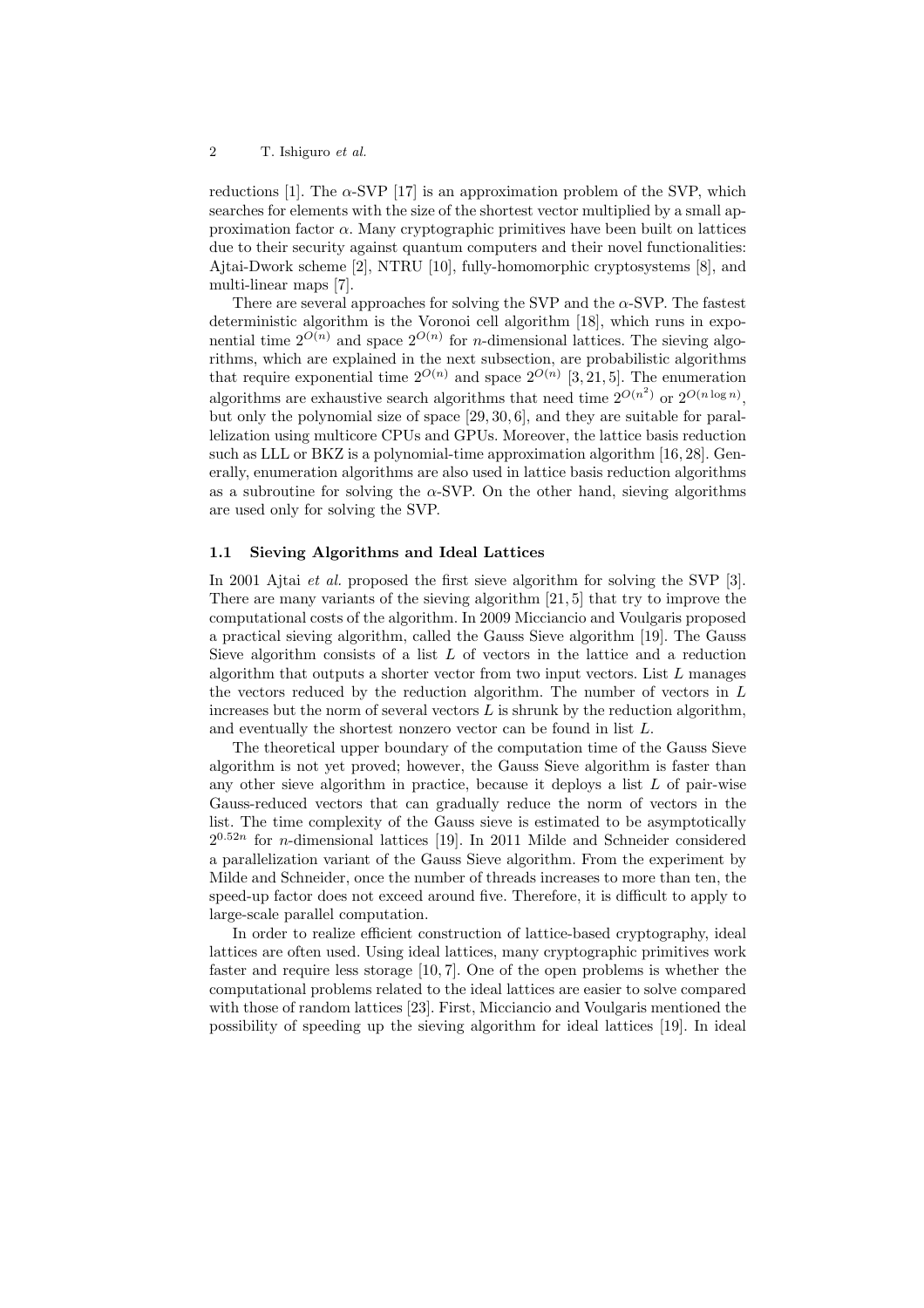lattices, several vectors of similar norms have a rotation structure, and thus it is possible to compute the set of vectors in the reduction algorithm derived from the sieve algorithm without a large overhead. Schneider proposed the Ideal Gauss Sieve algorithm, which uses the rotation structure of the *Anti-cyclic lattice* generated by the polynomial  $x^n + 1$  where *n* is a power of two [26]. Then, their proposed algorithm enables the Gauss Sieve algorithm to run about 25 times faster on 60-dimensional ideal lattices.

### **1.2 Our Contribution**

We propose a parallelized Gauss Sieve algorithm using an additional list V generated by the multisampling technique of vectors in the lattice. Our algorithm mutually reduces the vectors in both *L* and *V* , so that all vectors in both lists *V* and *L* remain pair-wisely Gauss-reduced. Using this technique, the reduction algorithm can be easily parallelized. Additionally, even if the number of threads increases, our algorithm keeps the vector set pairwise-reduced and efficiency is maintained. Therefore, our algorithm enables the Gauss Sieve algorithm to run without excessive overhead even in a large-scale parallel computation.

With the result of our proposed algorithm, we succeeded in solving the SVP Challenge over a 128-dimensional ideal lattice generated by the cyclotomic polynomial  $x^{128} + 1$  using about 30,000 CPU hours. In our experiment, we used 84 instances and each instance runs 32 threads, namely the number of threads is 2,688 in total. The communication overhead among threads was less than ten percents of the total running time.

## **2 Definitions and Problems**

In this section, we provide a short overview of the definition of the SVP on the lattice. We then explain the definitions of Gauss-reduced and pairwise-reduced for a set of vectors on the lattice used for the Gauss Sieve algorithm.

Let  $B = {\mathbf{b}_1, \ldots, \mathbf{b}_n}$  be a set of *n* linearly independent vectors in  $\mathbb{R}^m$ . The lattice generated by B is the set  $\mathcal{L}(B) = \mathcal{L}(\mathbf{b}_1, \dots, \mathbf{b}_n) = \{\sum_{1 \leq i \leq n} x_i \mathbf{b}_i, x_i \in \mathbb{Z}\}\$ of all integer linear combinations of the vectors in  $B$ . The set  $\overline{B}$  is called *basis* of the lattice  $\mathcal{L}(B)$ . In the following, we denote by  $\mathcal{L}(\mathbf{B})$  the lattice of basis *B* as the matrix representation  $\mathbf{B} = (\mathbf{b}_1, \dots, \mathbf{b}_n) \in \mathbb{R}^{m \times n}$ . If  $n = m$ , the lattice  $\mathcal{L}(\mathbf{B})$ is called full-rank. In this paper, for the sake of simplicity, we will consider only full-rank lattices and assume that all the basis vectors  $\mathbf{b}_i(i=1,2,...,n)$  have only integer entries.

The Euclidean norm of vector **v** =  $(v_0, \ldots, v_{n-1}) \in \mathcal{L}(\mathbf{B})$  is denoted by  $||\mathbf{v}|| = \sum_{0 \leq i < n} v_i^2$ . The norm of the shortest nonzero vectors in  $\mathcal{L}(\mathbf{B})$  is denoted by  $\lambda_1(\mathcal{L}(\mathbf{B}))$ . The inner product of two vectors  $\mathbf{a} = (a_0, \ldots, a_{n-1}), \mathbf{b} =$  $(b_0,\ldots,b_{n-1})\in\mathcal{L}(\mathbf{B})$  is defined by  $\langle \mathbf{a}\cdot\mathbf{b}\rangle=\sum_{0\leq i< n}a_ib_i$ . For  $x\in\mathbb{R}, |x|$  denotes the nearest integer to *x*, namely  $|x+1/2|$ .

We define the shortest vector problem (SVP) on a lattice as follow.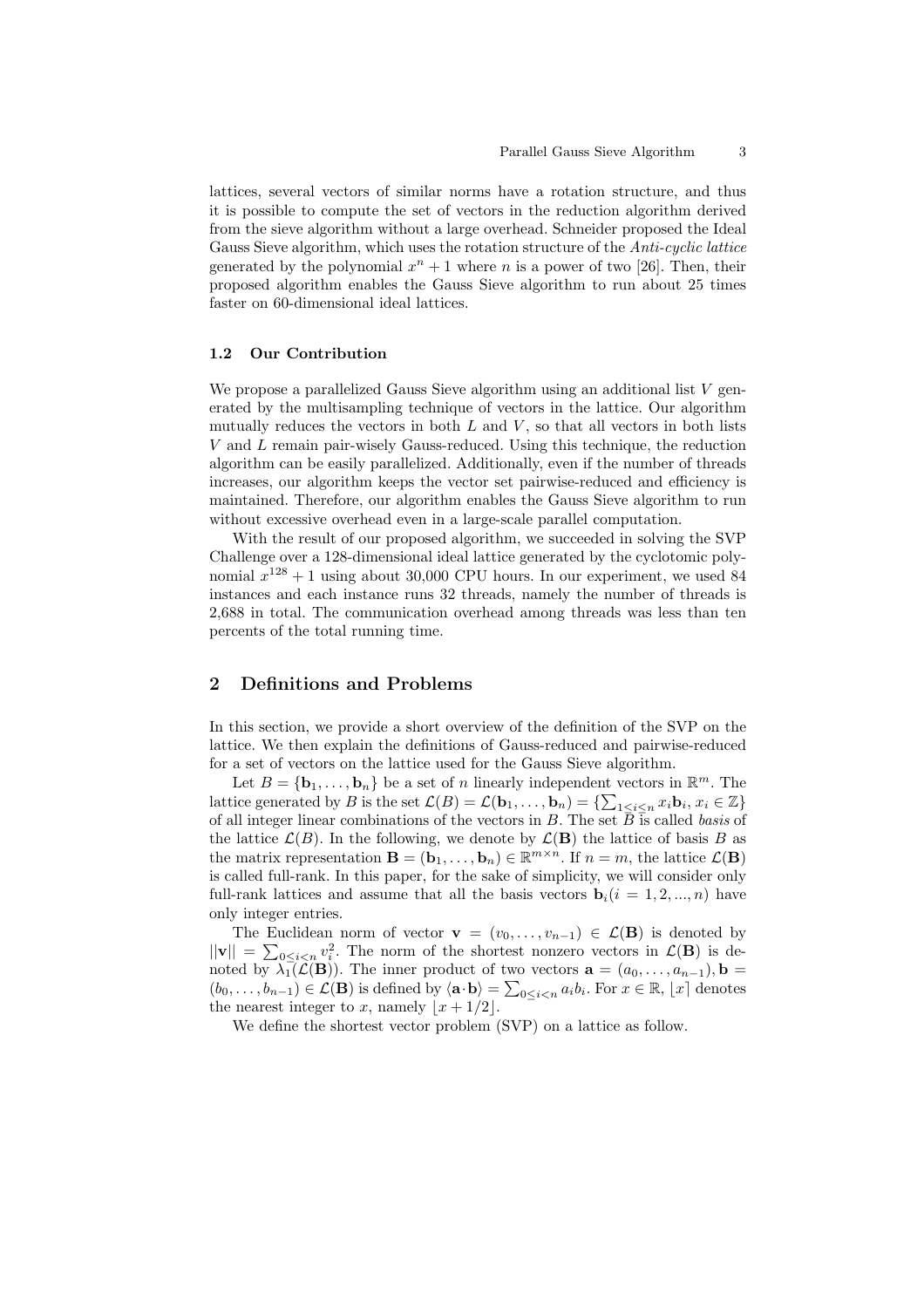4 T. Ishiguro *et al.*

**Definition 1 (Shortest vector problem on a lattice)** *Given a lattice*  $\mathcal{L}(\mathbf{B})$ *, find a shortest nonzero vector of the length*  $\lambda_1(\mathcal{L}(\mathbf{B}))$  *in*  $\mathcal{L}(\mathbf{B})$ *.* 

From the Gaussian heuristic, the length of a shortest vector in lattice  $\mathcal{L}(\mathbf{B})$ is estimated to be  $\lambda_1(\mathcal{L}(\mathbf{B})) = (1/\sqrt{\pi})\Gamma(\frac{n}{2} + 1)^{\frac{1}{n}} \cdot \det(\mathcal{L}(\mathbf{B}))^{\frac{1}{n}}$ , where  $\Gamma(x)$  is the gamma-function and  $det(\mathbf{B})$  is the determinant of matrix **B**.

Let  $g(x) \in \mathbb{Z}[x]$  be a monic polynomial of degree *n*, and let *I* be an ideal of ring  $\mathbb{Z}[x]/(g(x))$ . All elements of ideal *I* are represented by polynomials  $\mathbf{v}(x) =$  $\sum_{0 \leq i < n} v_i x^i$  in  $\mathbb{Z}[x]/(g(x))$ . We identify  $\mathbf{v}(x)$  with vectors  $\mathbf{v} = (v_0, \ldots, v_{n-1}) \in$  $\mathbb{Z}^n$ . The ideal *I* is an additive subgroup of  $\mathbb{Z}[x]/(g(x))$ , and the set  $\{v\}$  $(v_0, \ldots, v_{n-1})$  ∈  $\mathbb{Z}^n | \mathbf{v}(x) = \sum_{0 \leq i < n} v_i x^i \in I$ } becomes a lattice. This is called the ideal lattice generated by  $\mathbf{v}(x)$ , and its basis *B* consists of the rotation vectors  $x^i \mathbf{v}(x) \in \mathbb{Z}[x]/(g(x))$  for  $i = 0, 1, ..., n-1$ . The cyclotomic polynomials, such as  $g(x) = x^n + 1$  for  $n = 2^h$  with some positive integer *h*, are often used for generating the ideal lattice in cryptography.

#### **2.1 Gauss-reduced and Pairwise-reduced**

We define Gauss-reduced and pairwise-reduced for a set of vectors on lattice  $\mathcal{L}(\mathbf{B})$ . We then explain an algorithm for determining and reducing two given vectors of lattice  $\mathcal{L}(\mathbf{B})$ .

First, the definition of Gauss-reduced is as follows.

**Definition 2 (Gauss-reduced)** *If two different vectors*  $\mathbf{a}, \mathbf{b} \in \mathcal{L}(\mathbf{B})$  *satisfy*  $||\mathbf{a} \pm \mathbf{b}|| \ge \max(||\mathbf{a}||, ||\mathbf{b}||),$  *then*  $\mathbf{a}, \mathbf{b}$  *are called Gauss-reduced.* 

Micciancio and Voulgaris explained about the way to convert two vectors **a**, **b** in  $\mathcal{L}(\mathbf{B})$  to be Gauss-reduced. The conversion algorithm uses the Reduce algorithm (Alg.1), which outputs vectors  $a'$  for two vectors  $a, b$  in  $\mathcal{L}(\mathbf{B})$ . The reduced vector **a** *′* is a linear combination of **a** and **b**, which has a shorter norm than max( $\mathbf{a}, \mathbf{b}$ ), or otherwise  $\mathbf{a}' = \mathbf{a}$ . From this, we can determine whether two vectors  $\bf{a}, \bf{b}$  in  $\mathcal{L}(\bf{B})$  are Gauss-reduced. Indeed, we can easily prove the following lemma.

**Lemma 1.** Let  $\mathbf{a}, \mathbf{b}$  be two vectors in  $\mathcal{L}(\mathbf{B})$ . We set  $\mathbf{a}' = Reduce(\mathbf{a}, \mathbf{b})$  and  $\mathbf{b}' = \text{Reduce}(\mathbf{b}, \mathbf{a})$ . If both  $\mathbf{a} = \mathbf{a}'$  and  $\mathbf{b} = \mathbf{b}'$  hold, then  $\mathbf{a}, \mathbf{b}$  are Gauss-reduced.

If two vectors  $\bf{a}$ ,  $\bf{b}$  are not Gauss-reduced, then  $\bf{a} \neq \bf{a}'$  or  $\bf{b} \neq \bf{b}'$  holds by Lemma 1. Recall that the reduced vector  $\mathbf{a}' \leftarrow \text{Reduce}(\mathbf{a}, \mathbf{b})$  has the property  $||\mathbf{a}'|| \le ||\mathbf{a}||$ . After performing both Reduce $(\mathbf{a}, \mathbf{b})$  and Reduce $(\mathbf{b}, \mathbf{a})$ , we know that the resulting vectors  $(\mathbf{a}', \mathbf{b}')$  are either Gauss-reduced or  $\mathbf{a}'$  (or  $\mathbf{b}'$ ) is strictly shorter than **a** (or **b**), respectively. If we repeatedly run the Reduce algorithm for  $\mathbf{a} = \mathbf{a}'$  and  $\mathbf{b} = \mathbf{b}'$ , then we expect the resulting vectors  $(\mathbf{a}', \mathbf{b}')$  to become Gauss-reduced. From our experiments in the 100-dimensional lattices, we can obtain the Gauss-reduced vectors after at most 10 iterations in most cases.

If **a***,* **b** are linearly dependent, the output of Reduce(**a***,* **b**) is always the zero vector, *i.e.*,  $||\mathbf{a}'|| = 0$ , which is called a "collision". The collision is used as the condition for terminating the Gauss Sieve algorithm.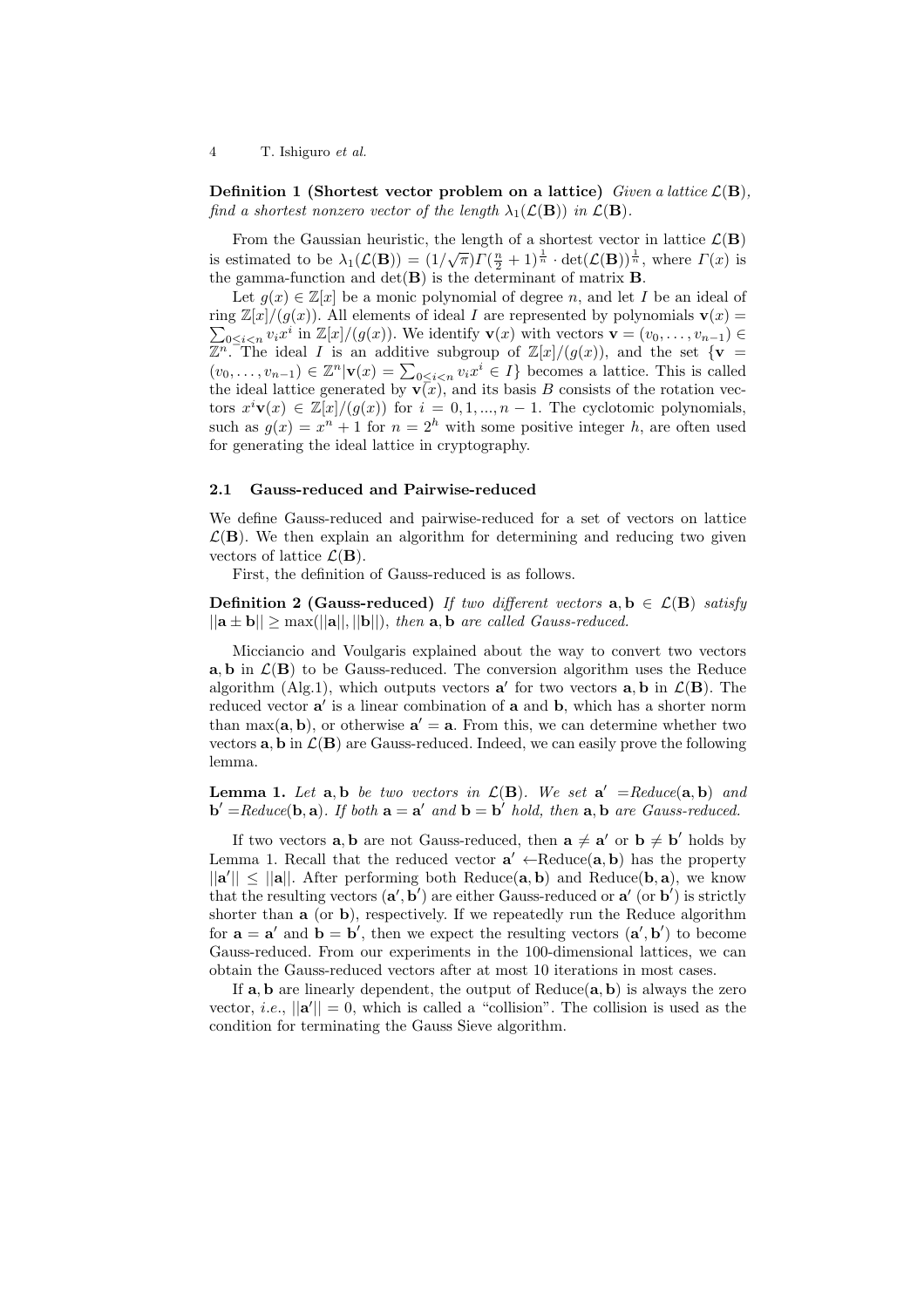**Algorithm 1** Reduce [19] **Require:** Vectors  $p_1, p_2$  in lattice  $\mathcal{L}(\mathbf{B})$ **Ensure:** Vector  $p_1$  in lattice  $\mathcal{L}(\mathbf{B})$  s.t.  $\left|\frac{\langle p_1, p_2 \rangle}{\langle p_2, p_2 \rangle}\right| \leq \frac{1}{2}$ 1: if  $|2 \cdot \langle p_1 \cdot p_2 \rangle| > \langle p_2 \cdot p_2 \rangle$  then 2:  $p_1 \leftarrow p_1 - \left\lfloor \frac{\langle p_1, p_2 \rangle}{\langle p_2, p_2 \rangle} \right\rfloor$  $\left[\begin{array}{cc} \cdot & \cdot \\ \cdot & p_2 \end{array}\right]$  *\** Make  $p_1$  closest to  $p_2$  in  $p_1 + p_2 \mathbb{Z}$  \*/ 3: **return** 

**Definition 3 (Pairwise-reduced)** *Let A be a set of d vectors in L*(**B**)*. If every pair of two vectors*  $(\mathbf{a}_i, \mathbf{a}_j)$  *in A for*  $i, j = 1, \ldots, d, i \neq j$  *is Gauss-reduced, then the A is called pairwise-reduced.*

In general, if we append a vector  $\mathbf{b} \in \mathcal{L}(\mathbf{B})$  to a pairwise-reduced set A, then *A ∪ {***b***}* is not always pairwise-reduced. If every pair of two vectors (**a***<sup>i</sup> ,* **b**) for **a**1*, ...,* **a***<sup>d</sup> ∈ A* is Gauss-reduced, then the union *A∪{***b***}* becomes pairwise-reduced from the definition. Obviously we can prove the following lemma that shows that the union of two pairwise-reduced sets of vectors becomes pairwise-reduced by checking whether the all pairs of two vectors from *A* and *B* are Gauss-reduced.

**Lemma 2** (Combining Lemma). Let  $A = \{a_1, \ldots, a_r\}$  and  $B = \{b_1, \ldots, b_m\}$ *be sets of vectors in L*(**B**)*. Assume that both A and B are pairwise-reduced. If every pair of two vectors*  $(\mathbf{a}_i, \mathbf{b}_j)$  *in*  $A, B$  *for*  $1 \leq i \leq r, 1 \leq j \leq m$  *is Gaussreduced, then the union*  $A \cup B$  *is pairwise-reduced.* 

This lemma is used for constructing our proposed parallel algorithm for the Gauss Sieve algorithm.

# **3 Gauss Sieve Algorithm**

In this section, we briefly explain the Gauss Sieve algorithm [19] and the Ideal Gauss Sieve algorithm [26].

#### **3.1 Gauss Sieve [19]**

The Gauss Sieve (GS) algorithm was proposed by Micciancio and Voulgaris in 2009 [19] and it was implemented as **gsieve** library by Voulgaris [32]. We prepare two auxiliary lists *L* and *S*, where *L* and *S* are defined by a set of vectors and a stack of vectors, respectively. *L* and *S* are initially assigned as empty. In the beginning of the GS algorithm, a new vector **v** is randomly sampled using Klein's randomized rounding algorithm [15].

The GS algorithm runs a subroutine, Gauss Reduce, which updates **v***, L, S* by the steps in the following two parts. The first part runs the Reduce algorithm using a list *L* for updating  $\mathbf{v}' = \text{Reduce}(\mathbf{v}, \ell_i)$  for all vectors  $\ell_i \in L$ . Once the  $\mathbf{v}'$  is not equal to **v**, this vector **v**<sup> $\prime$ </sup> is moved to stack *S*. The reason is that if **v** is reduced using  $\ell_i \in L$ , then **v**' and  $\ell_j$ ,  $(i > j)$  are not always Gauss-reduced. If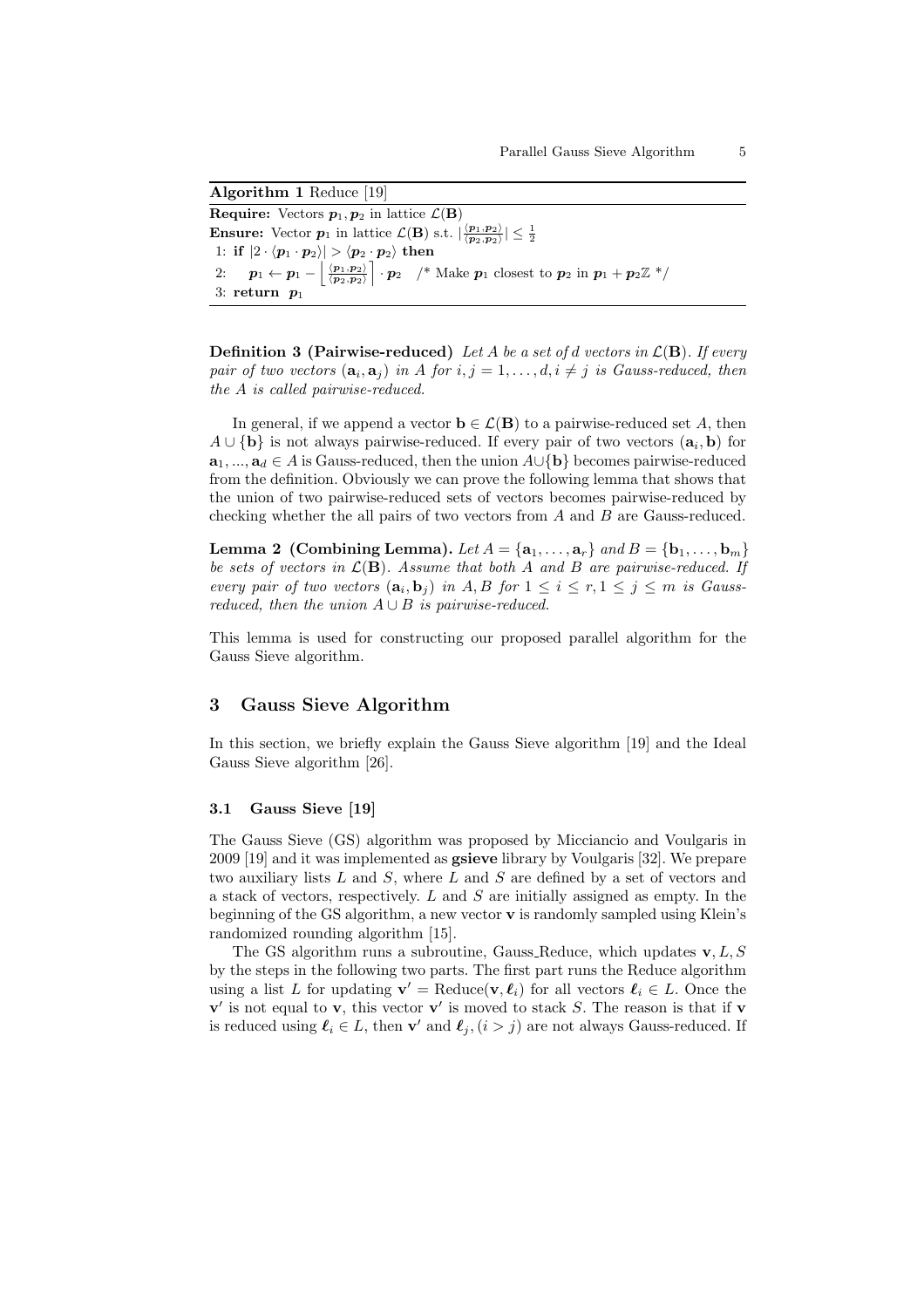the **v** is not changed by Reduce(**v***,*  $\ell_i$ ) for all  $\ell_i \in L$ , the steps in the second part are performed. The second part runs the Reduce algorithm using a list *L* that makes the list pairwise-reduced. If  $\ell'_i \neq \ell_i$  holds for  $\ell'_i$  = Reduce $(\ell_i, \mathbf{v})$ , then the vector  $\ell'_i$  is moved to stack  $S$  and deleted from  $L$ . By the above steps, all pairs  $(\mathbf{v}, \ell_i)$  are always Gauss-reduced, where  $\ell_i \in L$ . Therefore,  $L \cup v$  becomes pairwise-reduced by Lemma 2. Then *L* is updated by  $L \cup \mathbf{v}$  and the iteration is continued . If the stack is not empty, **v** is popped from the stack  $S$ , otherwise, **v** is newly sampled . The termination condition of the GS algorithm is determined by the number of collisions of the zero vector  $(||\mathbf{a}'|| = 0)$  that appears in *L*.

The theoretical upper bound of the complexity of the GS algorithm is not yet proved; however, in practice, the GS algorithm is faster than any other sieving algorithms. According to Micciancio and Voulgaris [19], the complexity of the GS algorithm is asymptotically estimated as time  $2^{0.52n}$  and space  $2^{0.2n}$ . Moreover, Micciancio and Voulgaris showed some experiments that the GS algorithm outputs a shortest vector in some lattices of up to 60 dimensions, but it is not theoretically proved that the GS algorithm always outputs a shortest vector [19].

#### **3.2 Ideal Gauss Sieve Algorithm [26]**

Schneider proposed an Ideal Gauss Sieve algorithm [26] that uses the structure of an ideal lattice to improve the processing speed of the Gauss Sieve algorithm. If *n* is a power of two, an ideal lattice generated by the cyclotomic polynomial  $g(x) = x^n + 1$  is called an *Anti-cyclic lattice*. In this type, the rotation of vector **v** is  $\text{rot}(\textbf{v}) = (-v_{n-1}, v_0, \ldots, v_{n-2})$ . The rotation of the *Anti-cyclic lattice* can generate new vectors that have a similar norm virtually for free. Therefore, we can implement the Gauss Sieve algorithm using the list *L* with the rotated vectors **rot**<sup>*i*</sup>(**v**) for  $i = 1, 2, ..., n-1$  in addition to **v** with a small overhead. The algorithm enables the Gauss Sieve algorithm to run about 25 times faster on 60-dimensional ideal lattices [26].

Unfortunately, upper bound of a running time has not yet been proven theoretically as a original Gauss Sieve algorithm. However, Micciancio and Vougalris shows experimentally the running time is about  $2^{0.52n}$  asymptotically [18].

## **4 Proposed Parallel Gauss Sieve Algorithm**

In this section, we propose the parallelized algorithm derived from the Gauss Sieve algorithm. We design our algorithm so that the list *L* remains pairwisereduced as with the Gauss Sieve algorithm, even though this algorithm works in parallel.

### **4.1 Overview**

Let *t* be the number of threads used in our algorithm. Our algorithm prepares the auxiliary list *V* of *r* vectors in  $\mathcal{L}(\mathbf{B})$ , where each thread treats at most  $s = |r/t|$  sample vectors for the list *V*. We also use the same list *L* and stack *S*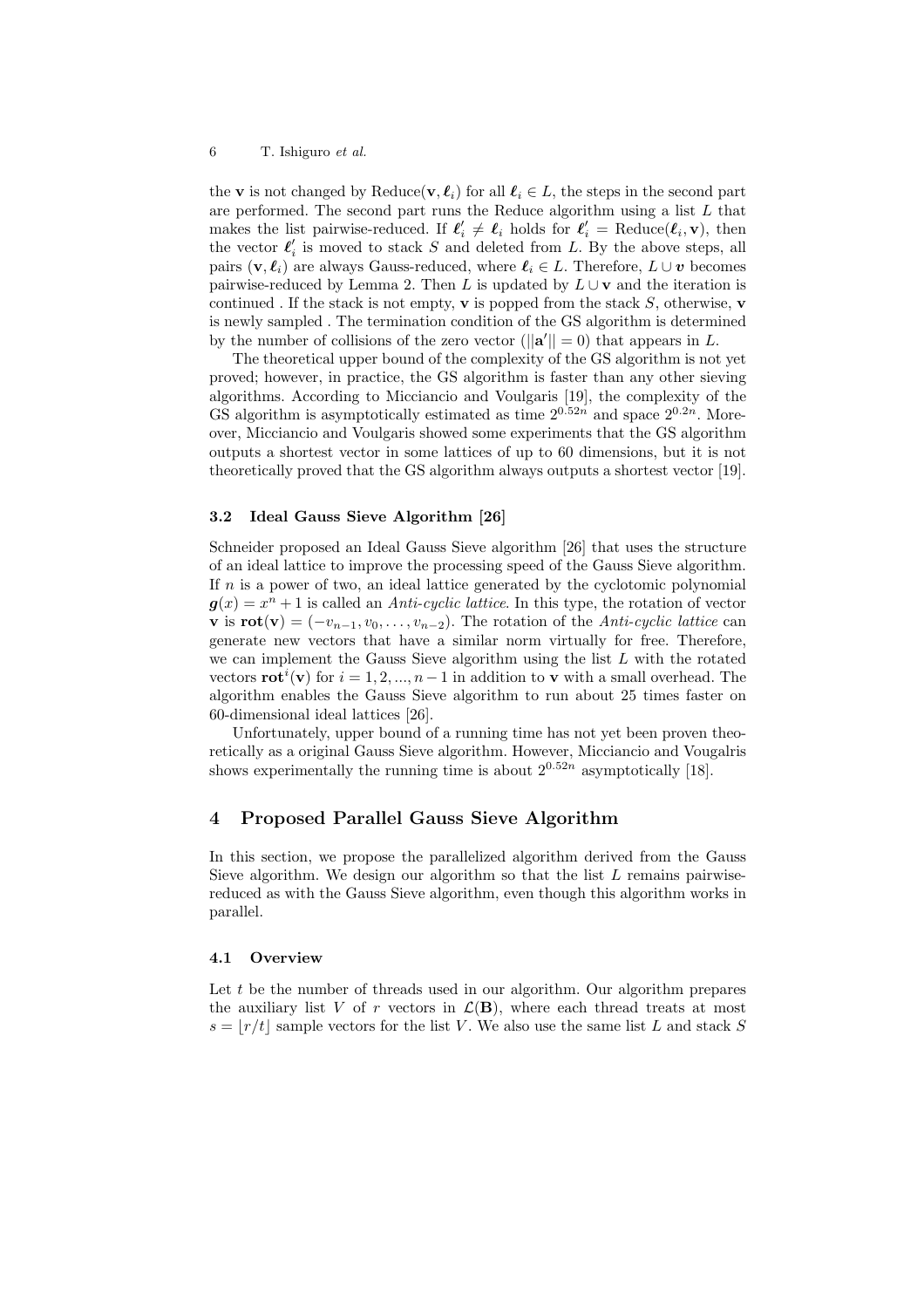**Algorithm 2** Proposed Parallel Gauss Sieve **Require:** Lattice basis **B**, the number of sample vectors  $r \in \mathbb{N}$ ,  $\alpha, \beta \in \mathbb{R}$ <br>**Ensure:** A shortest vector **v** in  $\mathcal{L}(\mathbf{B})$  /\* The outputs from our proposed algorithm over the lattices in our experiment for up to 70 dimensions were exactly same with those from the Gauss Sieve algorithm which is expected to solve the SVP \*/<br>1:  $L \leftarrow \{\}, V \leftarrow \{\}, S \leftarrow \{\}, K \leftarrow 0$ <br>  $\neq$  \* Steps from 2 to 9 are described in 4.2 Multisampling of vectors \*/<br>2: while  $K < \alpha |L| + \beta$  do 3: **if**  $|S| \neq 0$  **then**<br>4: *t*  $\leftarrow$  min $(r, |S|)$ 4:  $t \leftarrow \min(r, |S|)$ <br>5: **for**  $j = 1, \ldots, t$  **do** 6: Pop from Stack *S* to **v**<sub>*j*</sub> 7: **if**  $|S| < r$  then if  $|S| < r$  then 8: **for**  $j = |S| + 1, \ldots, r$  **do**<br>9: **Generate a new vector** 9: Generate a new vector  $\mathbf{v}_j$  using Klein's randomized rounding algorithm [15] (We use **gsieve** and BKZ with a block size of 30 using NTL library. See Section 5.4.)<br>10:  $V \leftarrow {\mathbf{v}_1, ..., \mathbf{v}_r}, V' \leftarrow {\mathbf{v}' \in \{0, L' \leftarrow \{\}$ 11:  $L = \{\ell_1, ..., \ell_m\}$ <br>/\* Steps from 12 to 22 are described in **4.3 Reduction sample vectors using**\*/ 12: **for**  $i = 1, ..., r$  **do** 13: **w**<sub>*i*</sub>  $\leftarrow$  **v**<sub>*i*</sub><br>14: **for** *i* = 1 14: **for**  $j = 1, ..., m$  **do**<br>15: **w**<sub>i</sub>  $\leftarrow$  Reduce(**w**<sub>i</sub> 15: **w**<sub>*i*</sub>  $\leftarrow$  Reduce(**w***i*,  $\ell_j$ ) /\* This step can be ran in parallel \*/<br>16: **if**  $||\mathbf{w}_i|| = 0$  **then** 16: **if**  $||\mathbf{w}_i|| = 0$  then<br>17:  $K \leftarrow K + 1$  $K \leftarrow K + 1$ 18: **else if**  $\mathbf{w}_i \neq \mathbf{v}_i$  **then**<br>
19:  $S \leftarrow S \cup \{\mathbf{w}_i\}$ 20: **else** 21:  $V' \leftarrow V' \cup \{$ <br>
22:  $V' = \{v_1, ..., v_{r'}\}$  $\mathbf{v}' \leftarrow V' \cup \{\mathbf{w}_i\}$ 22: *V* /\* Steps from 23 to 34 are described in **4.4 Reduction sample vectors using sample vectors** \*/ 23: **for**  $i = 1, \ldots, r'$  do<br>24: **w**<sub>*i*</sub>  $\leftarrow$  **v**<sub>*i*</sub> 24:  $\mathbf{w}_i \leftarrow \mathbf{v}_i$ <br>25: for  $j = 1$ 25: **for**  $j = 1, ..., r'$  do<br>26: **if**  $i \neq j$  then 26: **if**  $i \neq j$  **then**<br>27: **w**<sub>i</sub>  $\leftarrow$  Redu 27: **w**<sub>*i*</sub>  $\leftarrow$  Reduce(**w**<sub>*i*</sub>, **v**<sub>*j*</sub>) /\* This step can be ran in parallel \*/<br>28. **if**  $||\mathbf{w}_i|| = 0$  then 28: **if**  $||\mathbf{w}_i|| = 0$  then<br>29:  $K \leftarrow K + 1$ 29:  $K \leftarrow K + 1$ <br>30: **else if**  $\mathbf{w}_i \neq \mathbf{v}_i$  $30:$  **else if**  $\mathbf{w}_i \neq \mathbf{v}_i$  **then**<br>  $S \leftarrow S \cup {\mathbf{w}_i}$ 32: **else**<br>  $V'' \leftarrow V'' \cup {\mathbf{w}_i}$ 33:  $V'' \leftarrow V'' \cup \{w_i\}$ <br>
34:  $V'' = \{v_1, ..., v_{r''}\}$ <br>
/\* Steps from 35 to 45 are described in **4.5 Reduction list vectors using sample vectors**\*/<br>
35: **for**  $i = 1, ..., m$  **do**<br>
36:  $w_i \leftarrow \ell_i$ 34: *V* 37: **for**  $j = 1, ..., r''$  **do**<br>38:  $\mathbf{w} \leftarrow \text{Reduce}(\mathbf{w})$ 38: **w**<sub>*i*</sub>  $\leftarrow$  Reduce(**w**<sub>*i*</sub>, **v**<sub>*j*</sub>) /\* This step can be ran in parallel \*/<br>39. **if**  $\left| \frac{\mathbf{w}_i}{\mathbf{w}_i} \right| = 0$  then  $\mathbf{i} \mathbf{f}$   $||\mathbf{w}_i|| = 0$  then  $40:$   $K \leftarrow K + 1$ <br>  $41:$  **else if**  $\mathbf{w}_i \neq \ell_i$  **then** 42:  $S \leftarrow S \cup \{\mathbf{w}_i\}$ <br>43: else 43: **else**<br>  $L' \leftarrow L' \cup \{\mathbf{w}_i\}$ 45: *L* 45:  $L' = {\ell_1, ..., \ell_m, \ell}$ <br>
46:  $L \leftarrow L' \cup V''$ 47: **return** a shortest vector in *L*

in the Gauss Sieve algorithm, and the vectors in list *L* remain pairwise-reduced during our algorithm by control with list *V*. Each thread has list *V*, list *L*, and stack *S*, where we write  $V = {\mathbf{v}_1, \dots, \mathbf{v}_r}$  and  $L = {\ell_1, \dots, \ell_m}$ . After each iteration of the loop in our algorithm, we pop vectors from the stack *S* to list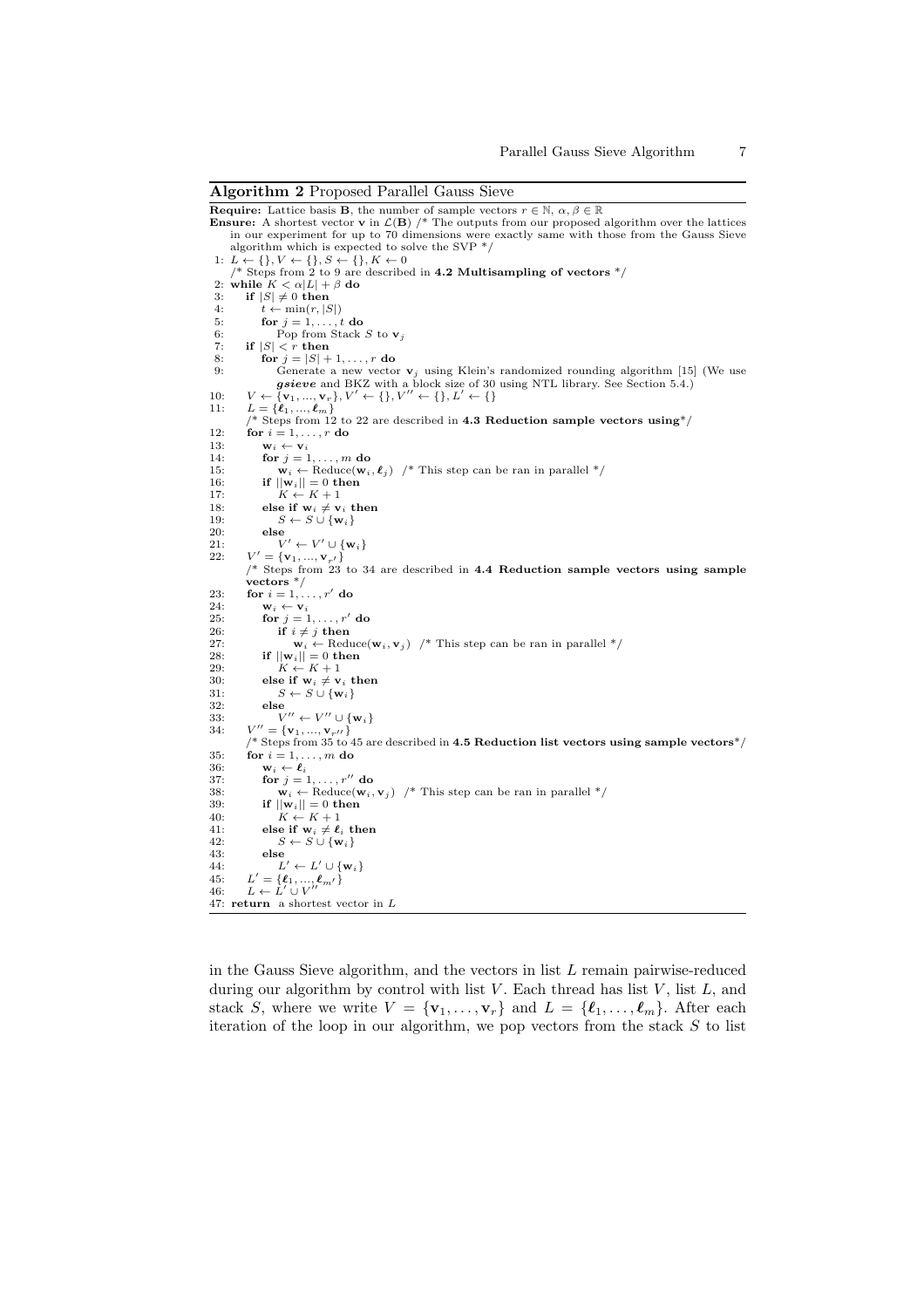#### 8 T. Ishiguro *et al.*

*V*. If the size of *V* is smaller than  $r$ , we generate new sample vectors by the multisampling techniques. We explain how to construct the proposed threads in the following. There are three different reduction steps in our algorithm, namely **Reduction sample vectors using list vectors**, **Reduction sample vectors using sample vectors**, and **Reduction list vectors using sample vectors**. Our algorithm requires to use Alg.1 at most  $\max(rm, r^2)$  times in each step, in other words, at most  $\max([rm/t], [r^2/t])$  times in each thread.

In the **Reduction sample vectors using list vectors, let**  $s = \lfloor r/t \rfloor$  **be** the number of sample vectors treated by a thread, where  $r$  is the size of list  $V$ . Each thread has the distributed list  $V_i = {\mathbf{v}_{(i-1)s+1}, \ldots, \mathbf{v}_{is}}$  and list *L*, where  $V = \bigcup_i V_i$  and  $i = 1, 2, ..., t$ . Each thread *i* independently deals with list *L* and the sample vectors  $V_i$ , and runs  $\mathbf{v}'_k = \text{Reduce}(\mathbf{v}_k, \ell_j)$ , where  $\mathbf{v}_k \in V_i, \ell_j \in L$ , identical to a Gauss Sieve algorithm. If  $\mathbf{v}'_k \neq \mathbf{v}_k$  holds, then the thread *i* moves the reduced vector  $\mathbf{v}'_k$  into the stack *S*, otherwise, the thread *i* moves this vector  $\mathbf{v}'_k$  into new list *V*'. At the end of this part, any vector **v** in list *V*' satisfies  $\mathbf{v} = \text{Reduce}(\mathbf{v}, \ell)$  for all vectors  $\ell$  in list *L*.

In the **Reduction sample vectors using sample vectors**, each thread has list *V*', which consists of *r*' vectors on a lattice. Let  $s' = \lfloor r'/t \rfloor$  be the number of sample vectors treated by a thread. Each thread *i* deals with only a sample list V' and runs  $\mathbf{v}'_k = \text{Reduce}(\mathbf{v}_k, \mathbf{v}_j)$ , where  $\mathbf{v}_k \in {\mathbf{v}_{(i-1)s'+1}, \ldots, \mathbf{v}_{is'}}$ ,  $\mathbf{v}_j \in V'$ with  $k \neq j$ . If  $\mathbf{v}'_k \neq \mathbf{v}_k$  holds, then the thread *i* moves the reduced vectors  $\mathbf{v}'_k$  into the stack *S*, otherwise, the thread *i* moves the vectors  $\mathbf{v}'_k$  into new list *V ′′*. At the end of this part, list *V ′′* becomes pairwise-reduced and we have the relationship  $V'' \subset V' \subset V$ .

In the **Reduction list vectors using sample vectors, let**  $\bar{s} = |m/t|$  **be** the number of list vectors treated by a thread, where *m* is the size of list *L*. Each thread has list  $L_i = \{\ell_{(i-1)\bar{s}+1}, \ldots, \ell_{i\bar{s}}\}$  and  $V''$ , where  $L = \bigcup_i L_i$ , and  $i = 1, 2, \ldots, t$ . From our assumption, *L* is pairwise-reduced before processing this part. Each thread *i* deals with a distributed list  $L_i$  and a list  $V''$  and runs  $\ell'_k = \text{Reduce}(\ell_k, \mathbf{v}_j)$ , where  $\ell_k \in L_i, \mathbf{v}_j \in V''$ . If  $\ell'_k \neq \ell_k$  holds, then the thread i moves the reduced vector  $\ell'_{k}$  into the stack *S*, otherwise, the thread *i* moves the vectors  $\ell_k$  into new list *L'*. At the end of this part, any vector  $\ell_k$  in the new list *L*<sup> $\prime$ </sup> satisfies  $\ell_k = \text{Reduce}(\ell_k, \mathbf{v}_j)$  for all vectors  $\mathbf{v}_j$  in list *V*<sup> $\prime$ </sup>. Here both *L*<sup> $\prime$ </sup> and *V*<sup>*′′*</sup> are pairwise-reduced due to relationship  $L' \subset L$  and  $V'' \subset V'$ , respectively.

After the above three reduction steps, our algorithm merges list *L ′* and list *V*<sup>"</sup> to create the new list  $L = L' \cup V''$ . Note that  $\ell = \text{Reduce}(\ell, \mathbf{v})$  and  $\mathbf{v} =$ Reduce( $\mathbf{v}, \ell$ ) hold for any vector  $\ell \in L'$  and  $\mathbf{v} \in V''$ . Therefore, any pair of two vectors  $(\ell, \mathbf{v})$  in  $L'$ ,  $V''$  is Gauss-reduced by Lemma 1, and thus the union  $L = L' \cup V''$  becomes pairwise-reduced by Lemma 2.

We show the algorithm derived from the proposed parallelized Gauss Sieve Algorithm in Alg.2. The inputs of this algorithm are a lattice on basis **B**, the number of samplings  $r \in \mathbb{N}$ , and termination conditions  $\alpha, \beta$ . Here *r* is determined by the experimental scale, for example, the number of CPU cores or the available memory (we discuss the most suitable value based on an experiment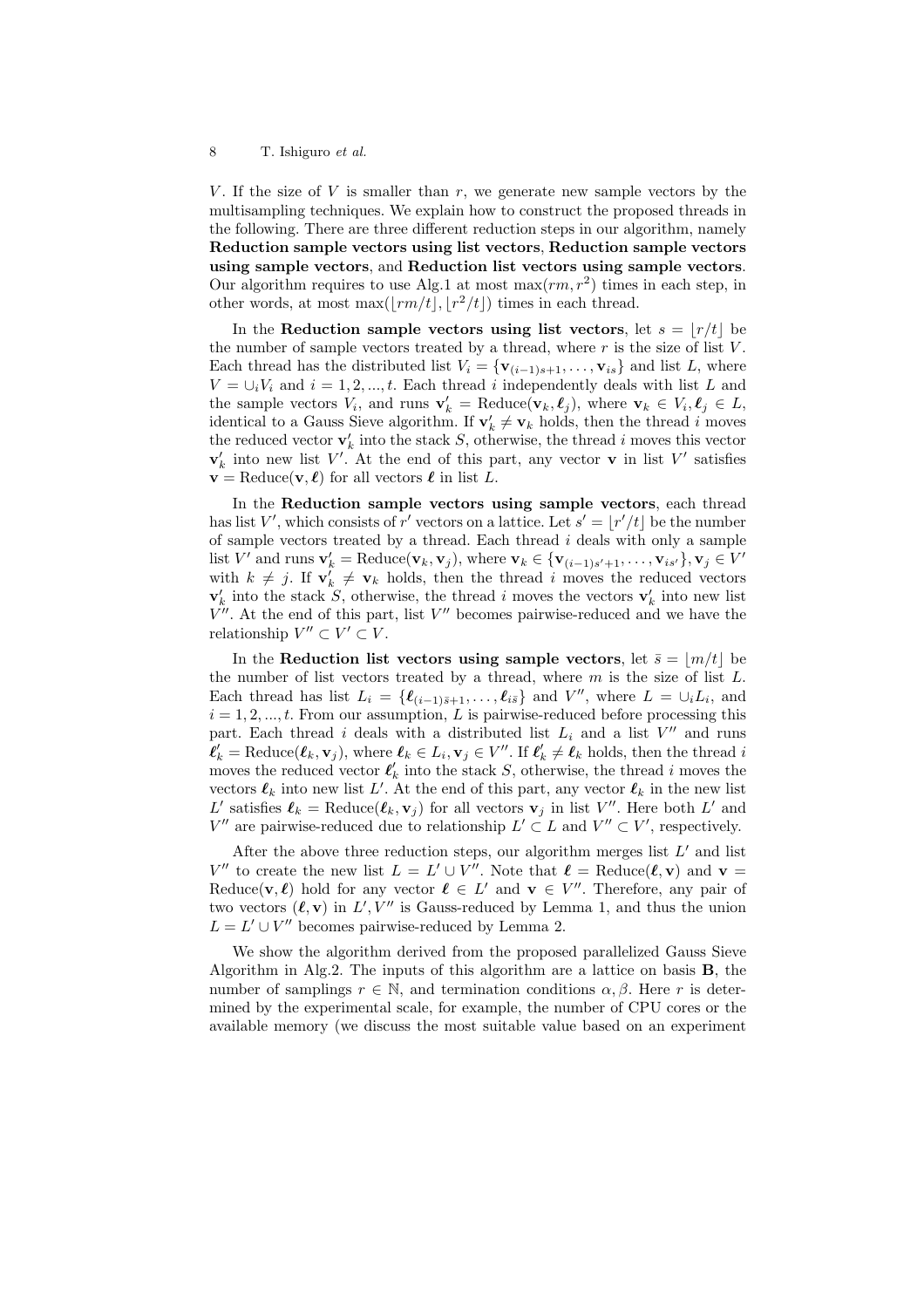described in section 5). In the following, we explain the details of the proposed algorithm.

#### **4.2 Multisampling of Vectors (Steps from 3 to 9 in Alg.2)**

We sample *r* vectors in lattice  $\mathcal{L}(\mathbf{B})$  and construct a list  $V = (\mathbf{v}_1, \dots, \mathbf{v}_r)$  at the beginning of the iteration from step 3 to step 9 in Alg.2. Sample vector  $\mathbf{v}_i$  is samples in two ways, (*i.e.,* popping from stack *S* or newly generating just as in the case the Gauss Sieve algorithm). If  $|S| \geq r$ , all vectors  $\mathbf{v}_i$  are popped from the stack *S*, where  $1 \leq i \leq r$ . If  $0 \leq |S| \leq r$ , we pop  $|S|$  vectors from the stack *S* and generate  $(r - |S|)$  vectors using Klein's sampling algorithm. If *S* is empty, all vectors  $v_i$  are newly generated using Klein's sampling algorithm.

## **4.3 Reduction of Sample Vectors using List Vectors (Steps from 12 to 22 in Alg.2)**

In this part, by reducing the sample vectors in *V* using all vectors in list *L* we will construct the list  $V'$ , which consists of vectors  $\mathbf{v}_i \in V$  that satisfy  $\text{Reduce}(\mathbf{v}_i, \ell_j) = \mathbf{v}_i$  for all  $\ell_j \in L$ . Here denote  $V = {\mathbf{v}_1, \dots, \mathbf{v}_r}$  and  $L =$  $\{\ell_1, \ldots, \ell_m\}$ . At the beginning of this part, we assign  $\mathbf{w}_i \leftarrow \mathbf{v}_i$  at step 13 in Alg.2. For  $i = 1, 2, ..., r$ , this part runs Reduce( $\mathbf{w}_i, \ell_j$ ) from  $j = 1$  to *m* for the fixed first input  $w_i$  and updates  $w_i$  using its output repeatedly. After running Reduce( $\mathbf{w}_i, \ell_j$ ) for  $\ell_j \in L$ , if  $\mathbf{w}_i$  is changed (*i.e.*,  $\mathbf{w}_i \neq \text{Reduce}(\mathbf{w}_i, \ell_j)$  for some  $\ell_j$ ), this vector  $\mathbf{w}_i$  is moved to stack *S*, otherwise,  $\mathbf{w}_i (= \mathbf{v}_i)$  is moved to the distributed list  $V'$ . This part runs the Reduce algorithm in the following order.

| $\mathbf{w}_1 \leftarrow Reduce(\mathbf{w}_1, \ell_1)$<br>$\mathbf{w}_1 \leftarrow Reduce(\mathbf{w}_1, \ell_2)$ | $\mathbf{w}_i \leftarrow Reduce(\mathbf{w}_i, \boldsymbol{\ell}_1)$<br>$\mathbf{w}_i \leftarrow Reduce(\mathbf{w}_i, \ell_2)$ | $\mathbf{w}_r \leftarrow Reduce(\mathbf{w}_r, \ell_1)$ |
|------------------------------------------------------------------------------------------------------------------|-------------------------------------------------------------------------------------------------------------------------------|--------------------------------------------------------|
| $\mathbf{w}_1 \leftarrow Reduce(\mathbf{w}_1, \ell_m)$                                                           | $\mathbf{w}_i \leftarrow Reduce(\mathbf{w}_i, \boldsymbol{\ell}_m)$                                                           | $\mathbf{w}_r \leftarrow Reduce(\mathbf{w}_r, \ell_2)$ |
| ٠                                                                                                                | ٠                                                                                                                             | $\mathbf{w}_r \leftarrow Reduce(\mathbf{w}_r, \ell_m)$ |

At the end of this part, we re-index the vectors in  $V'$  from 1 to  $r'$  in no particular order, and rename the vectors in list  $V'$  from  ${\bf \{w_1, ..., w_{r'}\} \text{ to } {\bf \{v_1, ..., v_{r'}\}}$  at step 22 in Alg.2. Recall that any vector  $\mathbf{v}_i$  in list *V'* satisfies  $\mathbf{v}_i = \text{Reduce}(\mathbf{v}_i, \ell_j)$ for all vectors  $\ell_j$  in list *L*. We have the relationship  $V' \subseteq V$  and  $|V'| = r' \leq r$ .

This part can simply be parallelized without heavy overhead. Let *t* be the number of threads and *s* be the number of sample vectors treated by a thread, where  $s = \lfloor r/t \rfloor$ . While a thread  $i(1 \leq i \leq t)$  computes Reduce( $\mathbf{w}_i, \ell_1$ ) to  $\text{Reduce}(\mathbf{w}_i, \boldsymbol{\ell}_m)$ , another thread  $j(j \neq i)$  can compute  $\text{Reduce}(\mathbf{w}_j, \boldsymbol{\ell}_1)$  to  $\text{Reduce}(\boldsymbol{\ell}_j)$  $\mathbf{w}_j$ ,  $\ell_m$ ), because the vectors  $\ell_k$  in list *L* are not changed in this part. Therefore, the inner loop (from step 14 to step 21) can be fully parallelized and the degree of parallelization is at most r, if we set  $s = 1$ . If  $s > 1$ , the thread i has  $V_i = \{ \mathbf{v}_{(i-1)s+1}, \ldots, \mathbf{v}_{is} \}$  and list *L*, where  $V = \bigcup_i V_i$ . And then the thread *i* runs Reduce( $\mathbf{w}_{(i-1)s+1}, \ell_1$ ) to Reduce( $\mathbf{w}_{is}, \ell_m$ ) sequentially in the following order.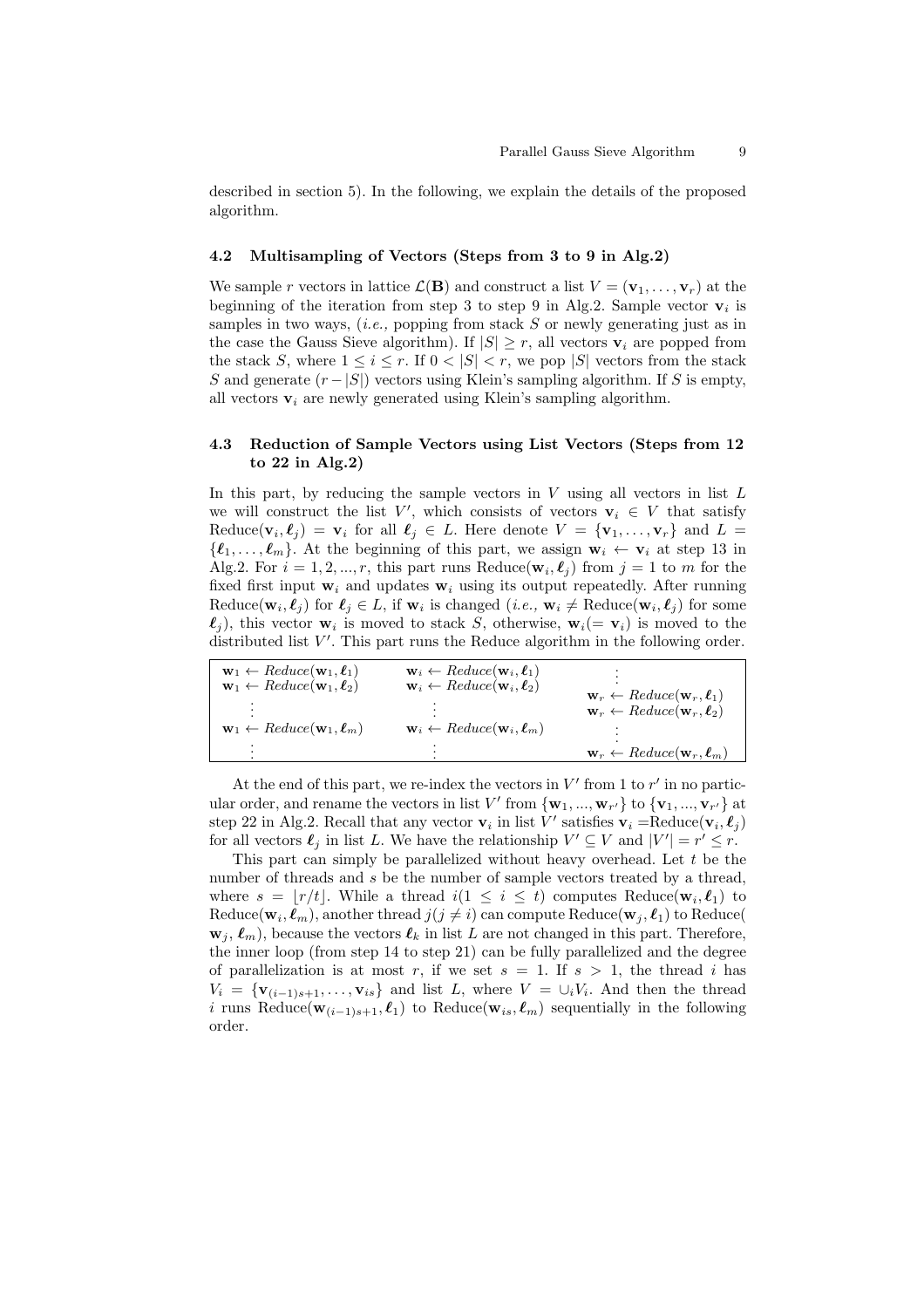

## **4.4 Reduction of Sample Vectors using Sample Vectors (Steps from 23 to 34 in Alg.2)**

In this part we try to convert the list  $V' = {\mathbf{v}_1, \ldots, \mathbf{v}_{r'}}$  to be a pairwise-reduced list *V*<sup>*′′*</sup>. We reduce sample vectors  $\mathbf{v}_i \in V'$  using all vectors in  $V' \setminus {\mathbf{v}_i}$  and construct list *V*<sup>*''*</sup>, which consists of vectors  $\mathbf{v}_i$  that satisfy Reduce( $\mathbf{v}_i, \mathbf{v}_j$ ) =  $\mathbf{v}_i$ for all  $\mathbf{v}_j \in V''$  with  $i \neq j$ . At the beginning of this part, we assign  $\mathbf{w}_i \leftarrow \mathbf{v}_i$ at step 24 in Alg.2. For  $i = 1, 2, ..., r'$ , this part runs Reduce( $\mathbf{w}_i, \mathbf{v}_j$ ) from  $j = 1$ to *m* without  $j = i$  for the fixed first input  $\mathbf{w}_i$  and updates  $\mathbf{w}_i$  using its output repeatedly. During all reductions, just after **w***<sup>i</sup>* is reduced even once, this vector  $\mathbf{w}_i$  is moved to stack *S* as in the first reduction part. If  $\mathbf{w}_i$  is not reduced ( $\mathbf{w}_i =$ Reduce( $\mathbf{w}_i, \mathbf{v}_j$ )), this vector  $\mathbf{w}_i (= \mathbf{v}_i)$  is moved to list  $V''$ .

At the end of this part, we re-index the vectors in  $V''$  from 1 to  $r''$  in no particular order, and rename the vectors in list  $V''$  from  ${\bf \{w_1, ..., w_{r''}\}\}$  to  $\{v_1, ..., v_{r''}\}\$ at step 34 in Alg.2. Recall that list *V''* becomes pairwise-reduced because Reduce( $\mathbf{v}_i, \mathbf{v}_j$ ) =  $\mathbf{v}_i$  holds for all vectors  $\mathbf{v}_i, \mathbf{v}_j \in V''$  with  $i \neq j$ . We then have relationship  $V'' \subseteq V' \subseteq V$  and  $|V''| = r'' \le r' \le r$ .

This part also can be parallelized in a similar way as the first part. Let *t* be the number of threads and *s ′* be the number of sample vectors treated by a thread, where  $s' = \lfloor r'/t \rfloor$ . Each thread *i* deals with only a sample list *V'* and runs  $\mathbf{w}_k \leftarrow \text{Reduce}(\mathbf{w}_k, \mathbf{v}_j)$ , where  $(i-1)s' + 1 \leq k \leq is', \mathbf{v}_j \in V'$  with  $k \neq j$ . When thread *i* computes  $\mathbf{w}_i \leftarrow \text{Reduce}(\mathbf{w}_i, \mathbf{v}_j)$ , another thread *h* can compute  $\mathbf{w}_h \leftarrow \text{Reduce}(\mathbf{w}_h, \mathbf{v}_j)$  for all  $\mathbf{v}_j \in V'.$ 

## **4.5 Reduction of List Vectors using Sample Vectors (Steps from 35 to 45 in Alg.2)**

In this part, by reducing the vectors  $\ell_i$  in *L* using all sample vectors in  $V'' =$  $\{v_1, \ldots, v_{r''}\}$ , we will construct the list *L*', which consists of vectors  $\ell_i \in L$  that satisfy  $\text{Reduce}(\ell_i, \mathbf{v}_j) = \ell_i$  for all  $\mathbf{v}_j \in V''$ . At the beginning of this part, we as- $\mathbf{w}_i \leftarrow \ell_i$  at step 36 in Alg.2. For  $i = 1, 2, ..., m$ , this part runs Reduce $(\mathbf{w}_i, \mathbf{v}_j)$ from  $j = 1$  to  $r''$  for the fixed first input  $\mathbf{w}_i$  and updates  $\mathbf{w}_i$  using its output repeatedly. During all reduction steps, if  $\mathbf{w}_i$  is changed (*i.e.*,  $\mathbf{w}_i \neq \text{Reduce}(\mathbf{w}_i, \mathbf{v}_i)$ for some  $\mathbf{v}_i$ ), this vector  $\mathbf{w}_i$  is moved to stack *S*, otherwise, this vector  $\mathbf{w}_i(=\boldsymbol{\ell}_i)$ is moved to the distributed list *L ′* .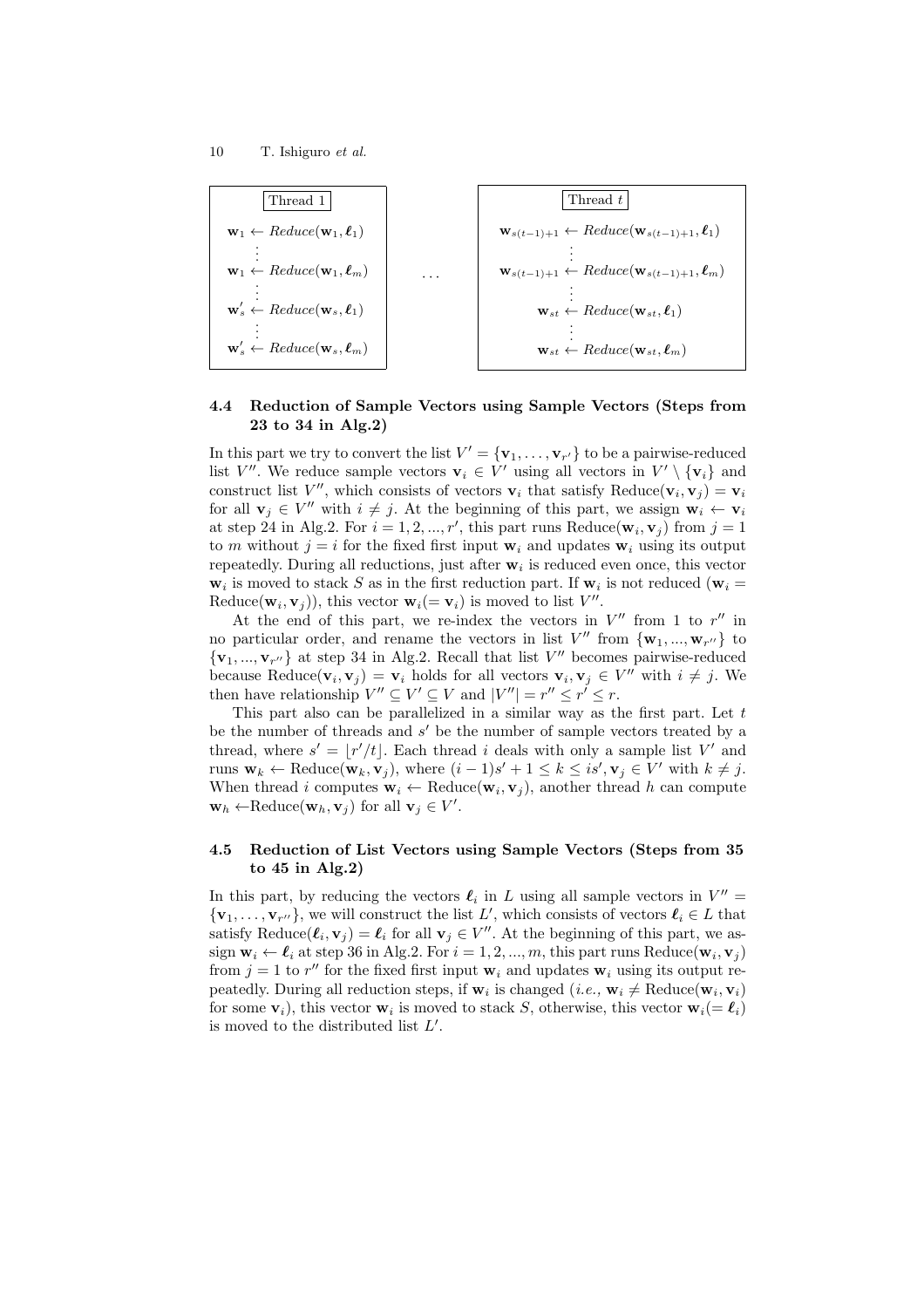At the end of this part, we re-index the vectors in  $L'$  from 1 to  $m'$  in no particular order, and rename the vectors in list  $L'$  from  ${\bf \{w}}_1, ..., {\bf w}_{m'}\}$  to  $\{\ell_1, ..., \ell_{m'}\}$  at Step 45 in Alg.2. Recall that any vector  $\ell_i$  in list  $L'$  satisfies Reduce( $\ell_i$ ,  $\mathbf{v}_j$ ) =  $\ell_i$  for all vectors  $\mathbf{v}_j$  in list *V''*. We then have relationships  $L' \subseteq L$  and  $|L'| = m' \leq m$ . After this part, our algorithm merges list  $L'$  and list *V*<sup>*′′*</sup> to become the new list  $L = L' \cup V''$  at Step 46 in Alg.2.

This step can be simply parallelized without heavy overhead in a similar way as the first part, and the degree of parallelization is at most *r ′′*. Each thread of index *i* updates  $\bar{s}$  vectors in list  $L_i$  (*i.e.*,  $L_i = \{ \ell_{(i-1)\bar{s}+1}, \ldots, \ell_{i\bar{s}} \}$ , where  $\bar{s} = |m/r''|$ ).

#### **4.6 Properties of the Proposed Algorithm**

In our algorithm, list *L* remains pairwise-reduced at any iteration for the following reasons. After the three reduction steps, our algorithm merges list *L ′* and list  $V''$  to become the new list  $L = L' \cup V''$ . Note that  $\ell = \text{Reduce}(\ell, \mathbf{v})$  and  $\mathbf{v} = \text{Reduce}(\mathbf{v}, \ell)$  hold for any vector  $\ell$  in  $L'$  and  $\mathbf{v} \in V''$  by the first and third reduction parts. And then,  $V''$  is pair-wise reduced by the second part. Therefore, any pair of two vectors  $(\ell, \mathbf{v})$  in  $L', V''$  is Gauss-reduced by Lemma 1, and thus the union  $L = L' \cup V''$  becomes pairwise-reduced by Lemma 2.

Our algorithm is a natural extension of the Gauss Sieve algorithm. If only one vector is sampled (*i.e.,*  $r = 1$ ), all the pairs of  $(\ell_i, \mathbf{v}_1)$  and  $(\mathbf{v}_1, \ell_i)$  are Gaussreduced by the first and third reduction part, where  $\ell_j \in L$ . There is nothing to do in the second reduction part. Therefore, this algorithm is equal to the Gauss Sieve algorithm when  $r = 1$ .

## **5 Implementation and Experimental Results**

In this section, we explain the parallel implementation of the proposed parallel Gauss Sieve algorithm on a multicore CPU, and we also present some algorithmic improvement in our experiment.

### **5.1 Implementation using Amazon EC2**

We use the instance cc1.8xlarge in AmazonEC2 [4]. Our implementation is based on the **gsieve** library, published by Voulgaris [32] and written in C++. We assume the following properties from our preliminary experiment:

- **–** *all absolute values of entries of vectors are less than* 2 16
- **–** *the computational cost of the inner product is dominant (step 1 in Alg.1)*

We optimize the code for the inner product (step 1 in Alg.1) using the SIMD operation. Intel Xeon  $E5-2670$  and  $g++4.1.2$  support SSE4.2, and we can use a 128-bit SSE register. Using the SSE, we can treat eight elements in one SSE operation in parallel. This technique enables our program to run about four times faster.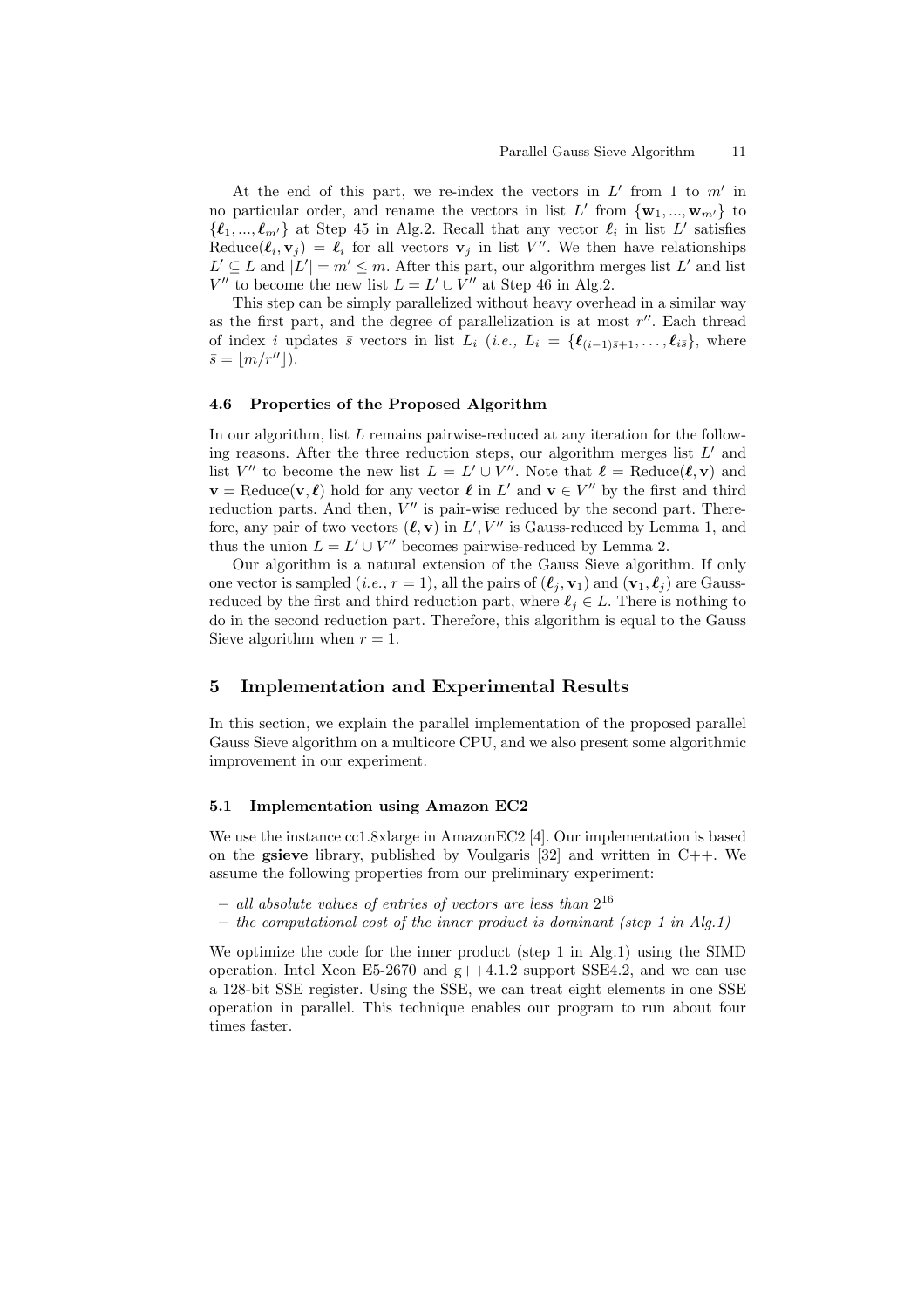

**Fig. 1.** Results for solving the SVP Challenge of a 80-dimensional lattice. Fig (a) shows the running time using one instance (32 threads). Fig (b) shows the maximum size of list *L*. The horizontal axis indicates the number of sample vector *r*.

### **5.2 Space Complexity**

In this section, we discuss the space complexity with a large number of sample vectors *r* and a fixed number of threads *t*. The space complexity of our algorithm is dominated by the size of lists *L*, *V* , and stack *S*. We evaluate the size of a list by the number of vectors in the list. In our experiment of solving the SVP Challenge of 80 dimensions [27], the sizes of list *L* between Gauss Sieve algorithm  $(r = 1)$  and our algorithm  $(r > 1)$  are similar within several percent. Indeed, Figure 1(b) shows the maximum size of list *L* for  $r = 1, 2, \ldots, 5000$  and fixed  $t = 32$  using one instance, and there is no increase of the maximum size of list *L* from 400,000 even if *r* increases.

Next, in our algorithm, the maximum size of list *V* is at most *r* because *V* is selected by *r* random vectors on a lattice at the beginning of iteration (from step  $12$ ) and then the size of *V* shrinks by each iteration from step  $12$  to step 46. If we choose a suitable value of *r* which minimizes the total running time of our proposed algorithm, then *r* is much smaller than the maximum size of list *L*. Indeed, Figure  $1(a)$  shows that the running time for solving the SVP Challenge of 80 dimensions becomes relatively fast when the number of sample vectors *r* is in the range of about 4,000 to 10,000.

Finally, in our experiment, the size of stack *S* in our proposed algorithm does not increase that of the original Gauss Sieve algorithm. As a result, the space complexity of our algorithm with a large *r* is not greater than that of the Gauss Sieve algorithm of  $2^{0.2n}$ .

## **5.3 Communication Complexity**

In this section, we discuss the communication complexity between threads in our proposed parallel algorithm. We evaluate the communication comlexity in terms of the size of the lists communicated among the threads.

At first, we estimate the communication complexity of our algorithm. The dominant part of the communication complexity of our algorithm is the timing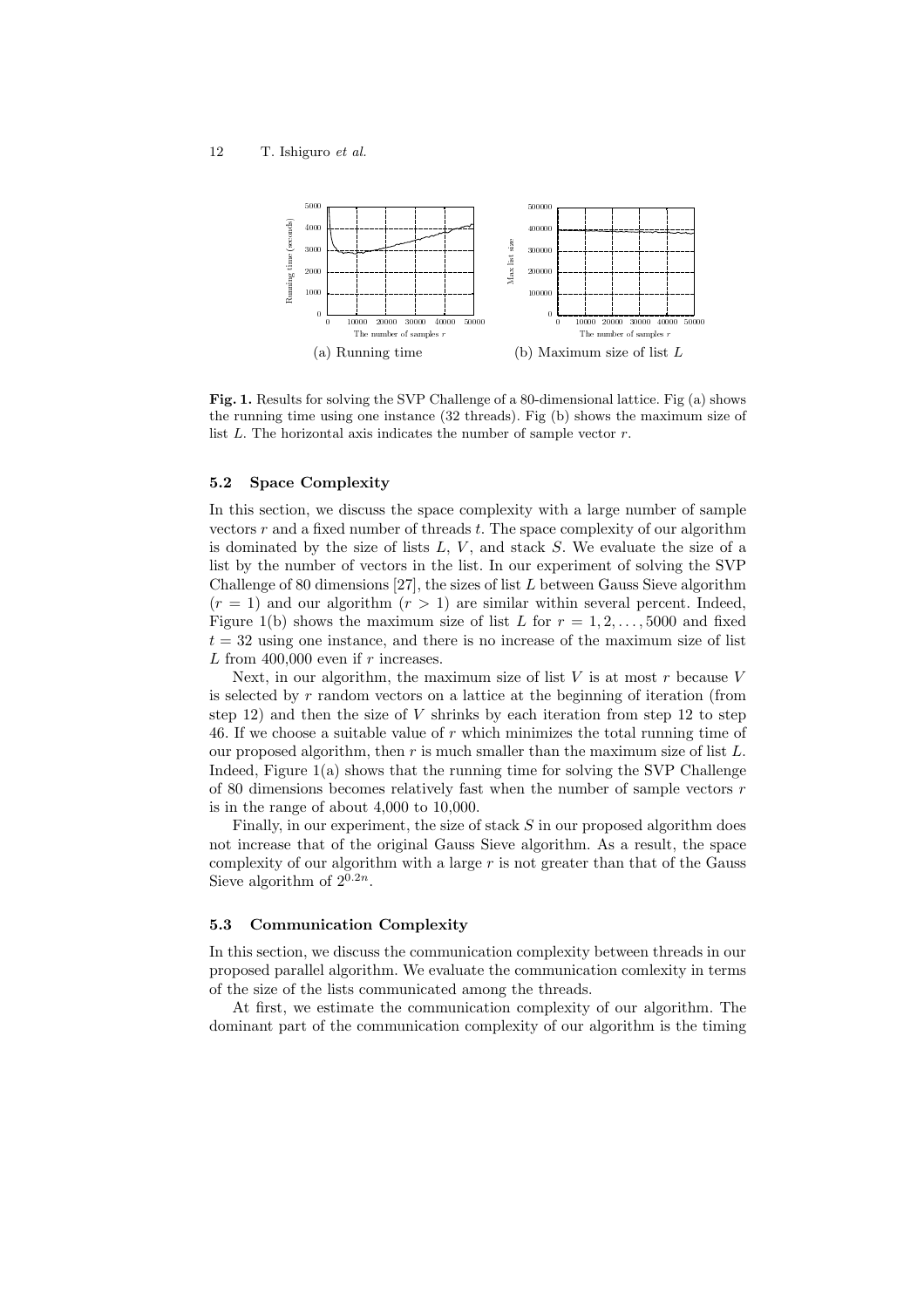

**Fig. 2.** Results for solving the SVP Challenge on lattices of 80 and 90 dimensions. Fig (a) shows the running time of solving the SVP Challenge of 80 dimensions for  $t = 1, 2, \ldots, 32$ . Fig (b) shows the running and communication time of solving the SVP Challenge of 80 dimensions for  $t = 32, 64, \ldots, 224$ . Fig (c) shows the running and communication time of solving the SVP Challenge of 96 dimensions for  $t = 32, 64, \ldots, 224$ .

of broadcasting the whole list *L* in the beginning of iterations (from step 12) because the size of the list *V* is much smaller than that of the list *L* for large dimensions *n*. In the previous section, we estimated that the space complexity of our algorithm was  $2^{0.2n}$ , which was the maximum size of list *L*. In the following, we estimate the number of broadcasting the list *L* among threads in our algorithm. A main thread broadcasts the whole list *L* to *t* threads in each iteration (from step 12 to step 46 in Alg.2), and thus the communication complexity of our algorithm becomes  $t2^{0.2n}$  per one iteration. Therefore, the total communication complexity of broadcasting the list *L* is  $t\gamma 2^{0.2n}$ , where  $\gamma$  is the number of iterations (from step 12 to step 46 in Alg.2). Here, the number of iterations *γ* can be estimated as  $2^{0.29n}$  in the case of  $r = 1$  and  $t = 1$  [18]. On the other hand, in our experiment of the proposed algorithm in from 60 to 80 dimensions, *γ* was estimated as  $2^{0.25n}$  for  $r = 8192$  and  $t = 32$ . Note that the number of iterations  $\gamma$  is independent of *t* and,  $\gamma$  remains the same for a fixed number of sampling *r*. If *r* is bigger than 8192 with fixed *t*, then we have more samples *r* in the beginning of the iteration (from step 12 to step 46 in Alg.2) and  $\gamma$  is not greater than  $2^{0.25n}$ . Therefore, the communication complexity of our algorithm is at most  $2^{0.45n}$  which is smaller than the computation time of each thread, *i.e.*,  $2^{0.52n}$ .

Next, we describe some experiments on both the running and communication time for solving the SVP Challenge [27] of 80 and 96 dimensions for changing the number of threads *t*. Figure 2 shows the running and communication time of our algorithm for solving the SVP Challenge of 80 and 96 dimensions by changing the number of threads for  $t = 1, \ldots, 224$ . Figure 2(a) shows the total time for solving the SVP Challenge of 80 dimensions for  $t = 1, \ldots, 32$  using one instance that has 32 threads. Note that there is no communication cost among 32 threads in one instance because they share one common memory in the instance. The total time becomes  $1/t$  by using t threads for  $t \leq 16$ . The number of cores is 16 in one instance, and the improvement becomes smaller than  $1/t$  for  $r > 16$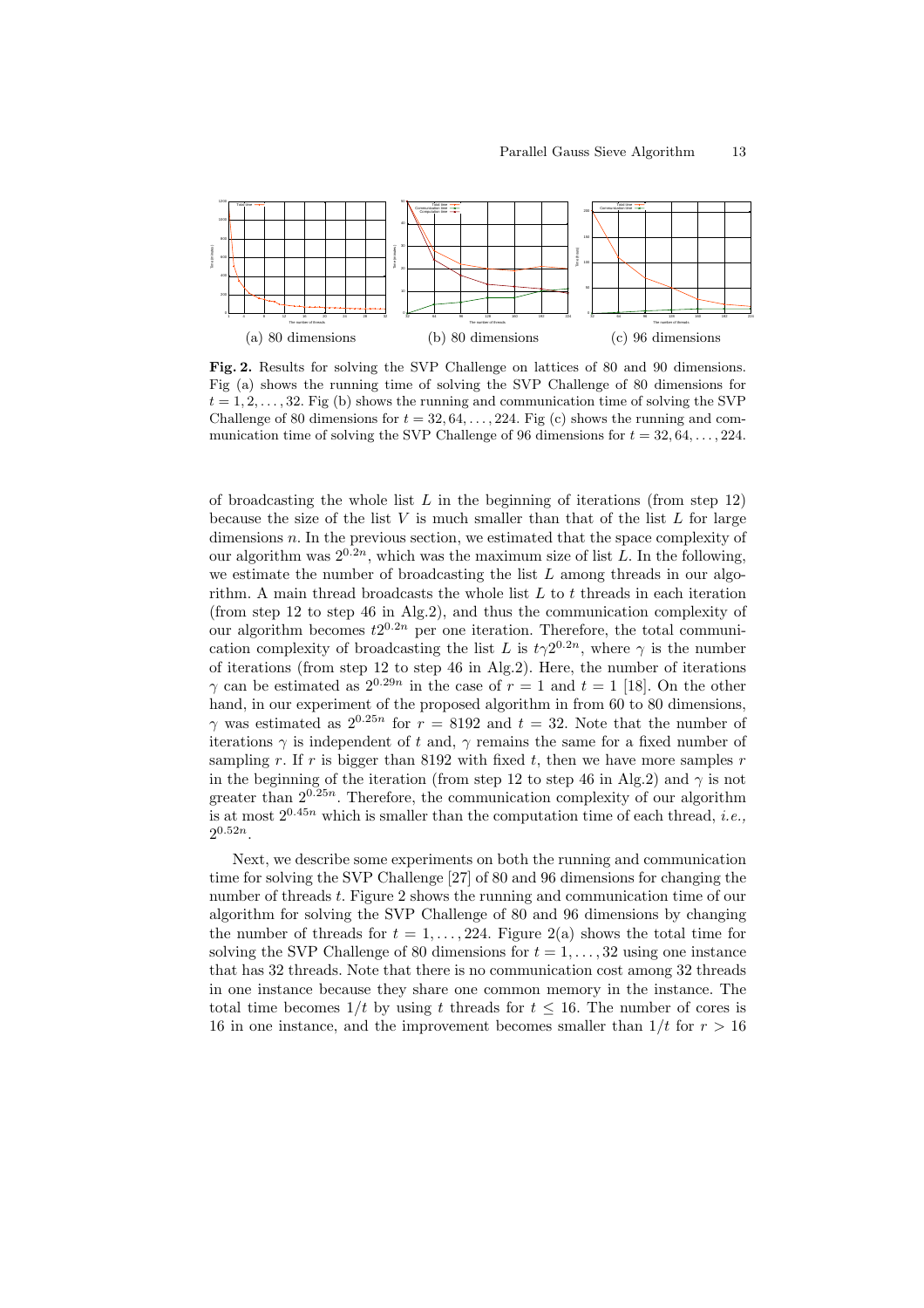due to the overhead of hyper-threading technology. Finally, Figures 2(b) and 2(c) show the running and communication time for solving the SVP Challenge of 80 and 96 dimensions by changing the number of instance from 1 to 7, namely  $t = 32$  to 224. In this experiment, the communication time becomes greater if the number of threads *t* increases. The communication time of our algorithm is about ten percent of the total running time for 64 threads and 128 threads in 80 dimensions (Figure 2(b)) and 96 dimensions (Figure 2(c)), respectively. Therefore, we expect that the rate of communication time relatively decreases for larger dimensions *n*.

#### **5.4 Sampling Short Vectors and Shrinking Ratio**

If we are able to sample shorter vectors at step 9 in Alg.2, then the running time of the proposed Gauss Sieve algorithm can be improved. However, it takes longer time to sample such shorter vectors on a lattice in general. Therefore, we try to adjust the parameter which determines the tradeoff between the length of the norm of sample vectors and the running time of our algorithm.

In the **gsieve** library [32], Klein's randomized rounding algorithm [15] is implemented. The details of the algorithm are explained by Gentry *et al.* [9]. In the following we adjust the parameter of the core subroutine in the **gsieve** library, namely the *SampleD* algorithm described in [9]. For the two inputs (*u, c*), *SampleD* chooses an integer *x* from the range  $[c - u \cdot d, c + u \cdot d]$ , where  $d = \log n$  in the **gsieve** library. We determine a more suitable value of *d* instead of  $d = \log n$ used in the **gsieve** library. The *SampleD* outputs *x* with probability  $\rho_{u,c}(x-c)$ , otherwise repeats choosing *x*, where  $\rho_{u,c}(x)$  denoted a Gaussian function on R that is defined by  $\rho_{u,c}(x) = \exp(-\pi |x - c|^2 / u^2)$  for any  $x \in \mathbb{R}$ . If the *SampleD* algorithm outputs a smaller integer, Klein's sampling algorithm outputs a shorter vector. However, the computational time of the *SampleD* algorithm increases as the length of the output vector decreases.

In our experiment, we found the parameter  $d = \log n / 70$  which is most suitable for speeding up our proposed parallel Gauss sieve algorithm. In this case, the average value of the norms of all the sample vectors using the parameter  $d = \log n/70$  becomes 3.7 times shorter than that using the parameter  $d = \log n$ in the **gsieve** library. This technique enables our proposed algorithm to run about two times faster.

Next, we estimate how the norm of sample vectors becomes smaller in the final list L in our proposed algorithm. Our proposed algorithm terminates and outputs a shorter vector from the final list *L* at step 47 in Alg.2. Here denote by *GH* the Gaussian heuristic bound  $(1/\sqrt{\pi})\Gamma(\frac{n}{2}+1)^{\frac{1}{n}} \cdot det(\mathcal{L}(\mathbf{B}))^{\frac{1}{n}}$  for a lattice  $\mathcal{L}(\mathbf{B})$  of dimensions *n*, which is heuristically estimated as the length  $\lambda_1(\mathcal{L}(\mathbf{B}))$ of a shortest vector in  $\mathcal{L}(\mathbf{B})$ . In our experiment, we used a lattice  $\mathcal{L}(\mathbf{B})$  of 80 dimensions whose *GH* is equal to 2179. The average value of the norm of all the sample vectors is 1.66 *GH* and that of vectors in the final list *L* is 1.24 *GH*. The norm of the shortest vector in the final list *L* at the termination of our proposed algorithm achieves 1.04 *GH*. More details are described in [13].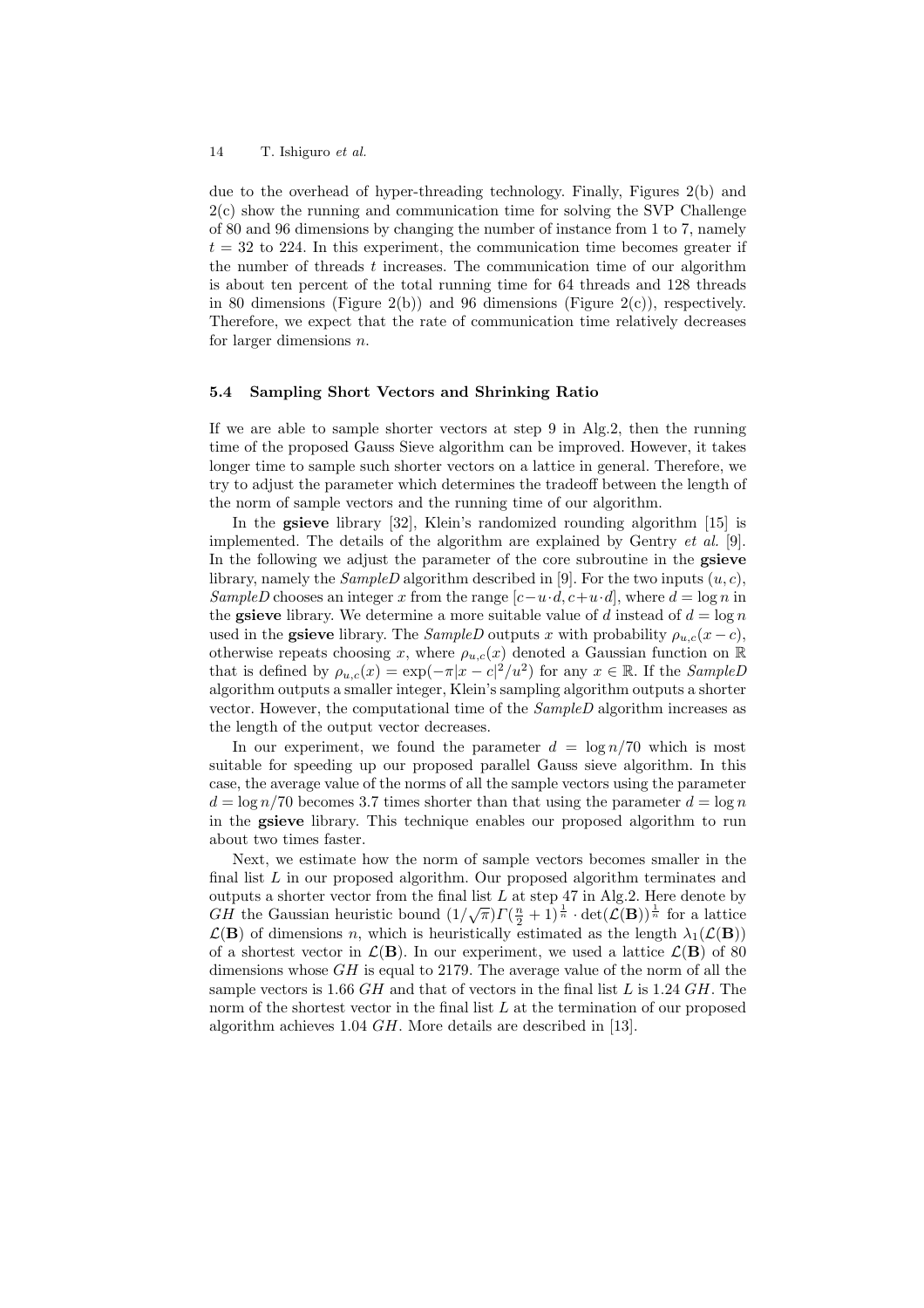#### **5.5 Improvement of the Ideal Gauss Sieve**

In [26], there are three types of ideal lattices generated by specific polynomials (including two cyclotomic polynomials), which are suitable for the rotate operation  $\text{rot}(v)$  of a vector **v**. We define a new type of an ideal lattice, which is called a *Trinomial lattice*.

A *Trinomial lattice* is generated by the trinomials in the cyclotomic polynomials. Note that the *Trinomial lattice* is not used in cryptography, but we use this type for the speeding up for solving the SVP Challenge in Ideal lattice Challenge [22]. There are two conditions for a *Trinomial lattice*, as follows:

- **–** *Condition 1* : If *n/*2 is a power of three, where *n* is an even dimension of a lattice, an *Trinomial lattice* is generated by the cyclotomic polynomial  $g(x) = x^n + x^{n/2} + 1$ . In this condition, the rotation of vector **v** is **rot**(**v**) =  $(-v_{n-1}, v_0, \ldots, v_{\frac{n}{2}-2}, v_{\frac{n}{2}-1} - v_{n-1}, v_{\frac{n}{2}}, \ldots, v_{n-2}).$
- **–** *Condition 2* : If the dimension *n* is the product of both a power of two and a power of three, an *Trinomial lattice* is generated by the cyclotomic polynomial  $g(x) = x^n - x^{n/2} + 1$ . In this condition, the rotation of vector **v** is  $\text{rot}(\mathbf{v}) = (-v_{n-1}, v_0, \dots, v_{\frac{n}{2}-2}, v_{\frac{n}{2}-1} + v_{n-1}, v_{\frac{n}{2}}, \dots, v_{n-2}).$

The rotate operation  $\text{rot}(\mathbf{v})$  using the *Trinomial lattice* requires no greater computational cost than that using the *Anti-cyclic lattice*.

In a *Trinomial lattice*, repeating the rotate operation increases the norm gradually. Therefore, the total running time of our algorithm increases with too large a number of rotate operations. Then, we derived the most suitable number of rotate operations from the experiment to solve the SVP Challenge of 72 dimensions with each number of rotations. In our experiment, it was found that the most suitable number was 6, and this technique enables our parallel Gauss Sieve algorithm to run about 5.5 times faster. More details are described in [13].

## **5.6 Solving the SVP Challenge**

We have solved several problems in the SVP Challenge over random lattices [27] and the Ideal Lattice Challenge [22]. The problem setting in these challenges has been published in [23]. We pre-computed the BKZ-reduced basis with a block size of 30 using NTL library [31]. Because this precomputation requires much less time than the Gauss Sieve algorithm, we do not include the timing in the following. In our experiment, we used the instance cc1.8xlarge in AmazonEC2. We fix the number of threads at 32 per an instance.

In the SVP Challenge over random lattices [27], we solved the SVP challenges of 80 and 96 dimensions given as filename "svpchallengedim80seed0.txt" and "svpchallengedim90seed0.txt". As we explained in section 5.1, our parallel algorithm solved the SVP Challenges of 80 dimensions in about one CPU hour using one instance which deploys 32 threads and 8,192 sample vectors. According to the results of Schneider [25], their program for the Gauss Sieve requires about 10<sup>6</sup> seconds *≈* 278 hours using one thread for the same problem. Hence, our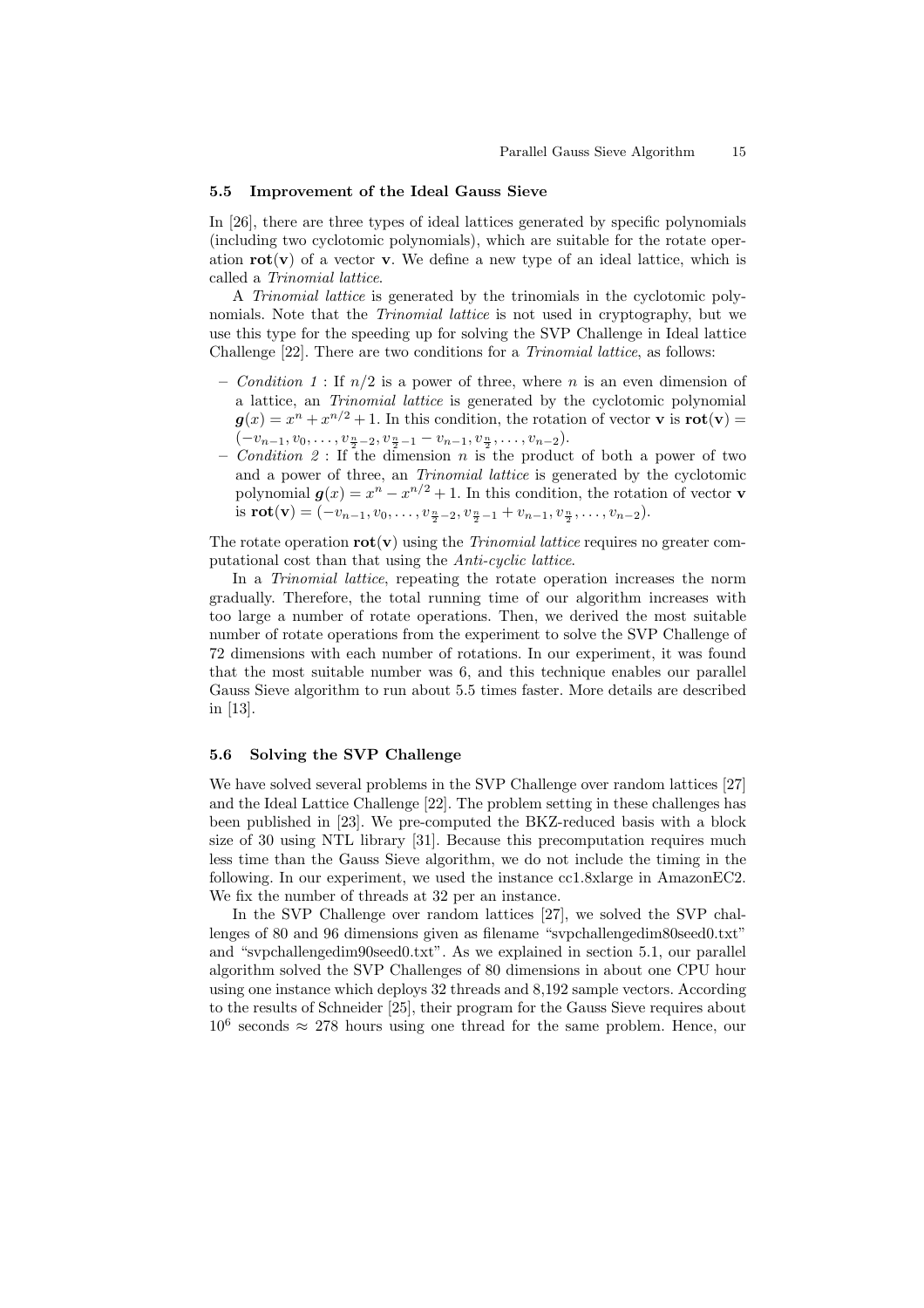## 16 T. Ishiguro *et al.*

parallel algorithm enables the Gauss Sieve algorithm to run about like 200 times faster. We also solved the SVP Challenge of 96 dimensions using four instances of 128 threads and 32,768 sample vectors. As a result, our parallel algorithm required about 200 CPU hours.

In the Ideal Lattice Challenge [22], we solved the SVP Challenges of 80, 96 and 128 dimensions. In this challenge, a basis of *n*-dimensional ideal lattice is generated from one of cyclotomic polynomials of degree *n*. In our experiment we chose the 80-dimensional lattice generated by cyclotomic polynomial given as a filename "ideallatticedim80index220seed0.txt". The basis of 96 dimensional lattice was selected to be a *Trinomial lattice* generated by  $g(x) =$  $x^{96} - x^{48} + 1$  given as filename "ideallatticedim96index288seed0.txt", and that of 128-dimensional SVP Challenge was selected to be an *Anti-cyclic lattice* generated by cyclotomic polynomial  $g(x) = x^{128} + 1$  given as filename "ideallatticedim128index256seed0.txt". In our experiment of the 80-dimensional ideal lattice, our parallel algorithm required about one CPU hour using 32 threads and 8,192 sample vectors, which are the same time cost compared with our above experiment for a random lattice in the SVP Challenge. Additionally, in our experiment of the 96-dimensional ideal lattice, our parallel algorithm required about 8 CPU hours using 32 threads and 8,192 sample vectors. The proposed techniques for *Trinomial lattice* (Section 5.5) enable us to speedup about 25 times faster than the random lattice of the same dimension.

In our experiment of the 128-dimensional ideal lattice, our parallel algorithm require 29*,* 994 CPU hours using 84 instances, where we can set that the number of total threads and sample vectors are  $t = 2,688$  and  $r = 688,128$ , respectively. The Euclidean norm of the output vector is 2,959 which is 1.03 times larger than the Gaussian heuristic bound of this ideal lattice, namely this vector is a solution of SVP Challenge. In the experiment, the communication overhead among threads for solving the SVP Challenge of 128 dimensions was less than ten percents for the total running time of our proposed parallel Gauss Sieve algorithm. More details are described in [13].

## **6 Conclusion**

In this paper, we proposed a parallel Gauss Sieve algorithm, which is an extension of Gauss Sieve algorithm suitable for parallel computation of a large number of threads. We implemented the proposed parallel Gauss Sieve algorithm by the SIMD operation in AmazonEC2 which supports hyper-threading technology. Our experiment deploys 32 threads per instance cc1.8xlarge of 16 CPU cores. We tried to solve the SVP Challenge in the Ideal Lattice Challenge from TU Darmstadt (http://www.latticechallenge.org/).

Then we successfully solved the SVP Challenge of 128 dimensions on the ideal lattice generated by the cyclotomic polynomial  $x^{128} + 1$ , where this type of ideal lattice is often used for efficient implementation of lattice-based cryptography. Our experiment required 29,994 CPU hours by executing 2,688 threads over 84 instances in total. In the experiment, the communication overhead among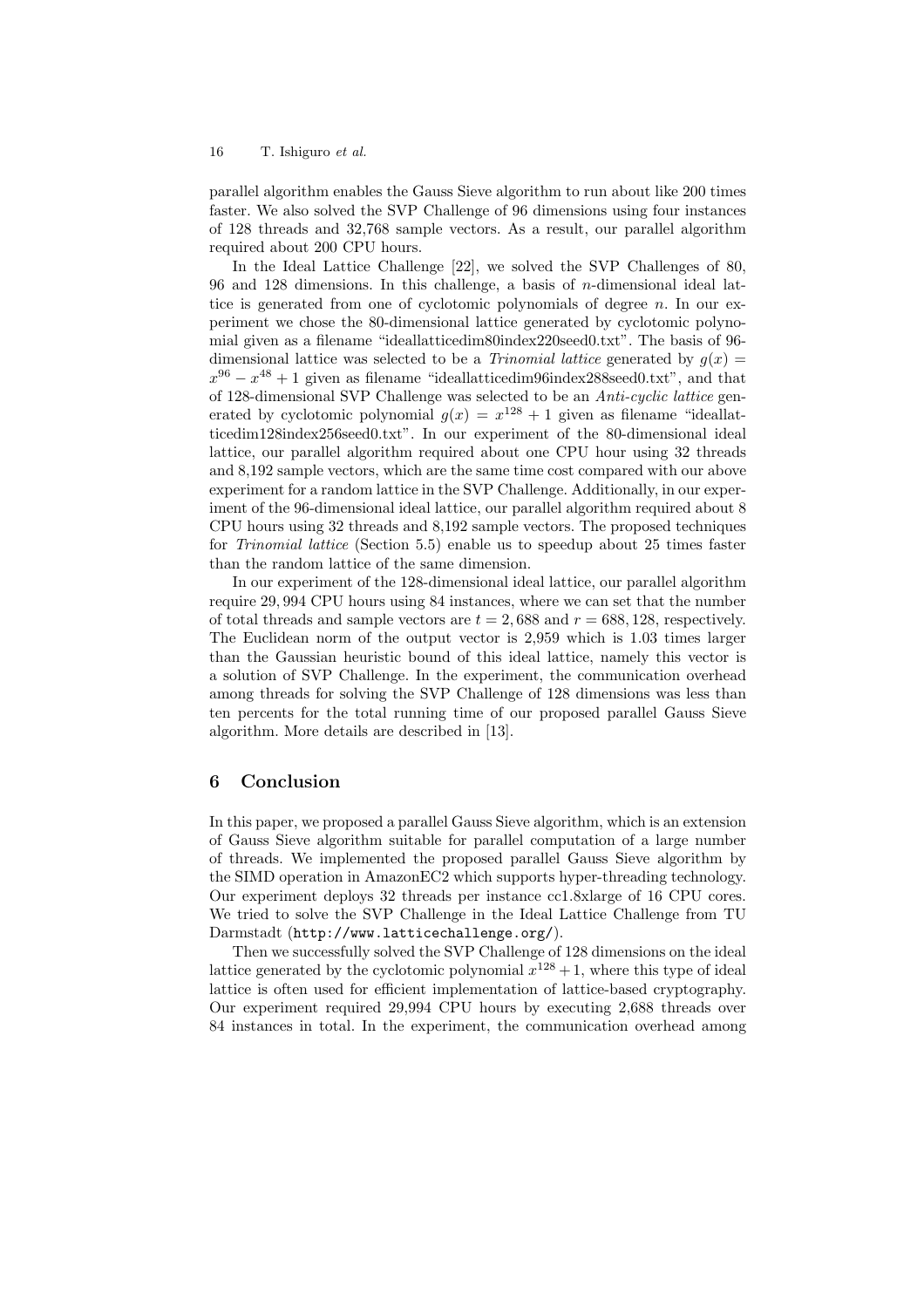threads is less than ten percents of the total running time. To the best of our knowledge, this is currently the highest dimensions of solving the SVP Challenge over ideal lattices.

# **References**

- 1. M. Ajtai. The Shortest Vector Problem in  $L^2$  is NP-hard for Randomized Reductions (Extended Abstract). In *Proceedings of the 30th Annual ACM Symposium on Theory of Computing*, STOC'98, pages 10–19. ACM, 1998.
- 2. M. Ajtai and C. Dwork. A Public-key Cryptosystem with Worst-case/averagecase Equivalence. In *Proceedings of the 29th Annual ACM Symposium on Theory of Computing*, STOC'97, pages 284–293. ACM, 1997.
- 3. M. Ajtai, R. Kumar, and D. Sivakumar. A Sieve Algorithm for the Shortest Lattice Vector Problem. In *Proceedings of the 33th Annual ACM Symposium on Theory of Computing*, STOC'01, pages 601–610. ACM, 2001.
- 4. Amazon. Amazon Elastic Compute Cloud. Available at http://aws.amazon.com/ jp/ec2/.
- 5. V. Arvind and P. S. Joglekar. Some Sieving Algorithms for Lattice Problems. In *Proceedings of the IARCS Annual Conference on Foundations of Software Technology and Theoretical Computer Science*, FSTTCS'08, volume 2 of *LIPIcs*, pages 25–36. Schloss Dagstuhl–Leibniz-Zentrum fuer Informatik, 2008.
- 6. N. Gama, P. Nguyen, and O. Regev. Lattice Enumeration Using Extreme Pruning. In *Proceedings of the 29th Annual International Conference on Theory and Application of Cryptographic Techniques*, Eurocrypt'10, volume 6110 of *LNCS*, pages 257–278. Springer, 2010.
- 7. S. Garg, C. Gentry, and S. Halevi. Candidate Multilinear Maps from Ideal Lattices. Cryptology ePrint Archive, Report 2012/610, 2012.
- 8. C. Gentry. Fully Homomorphic Encryption Using Ideal Lattices. In *Proceedings of the 41st Annual ACM Symposium on Theory of Computing*, STOC'09, pages 169–178. ACM, 2009.
- 9. C. Gentry, C. Peikert, and V. Vaikuntanathan. Trapdoors for Hard Lattices and New Cryptographic Constructions. In *Proceedings of the 40th Annual ACM Symposium on Theory of Computing*, STOC'08, pages 197–206. ACM, 2008.
- 10. J. Hoffstein, J. Pipher, and J. Silverman. NTRU: A Ring-based Public Key Cryptosystem. In *Algorithmic Number Theory*, volume 1423 of *LNCS*, pages 267–288. Springer, 1998.
- 11. G. Hanrot, D. Stehl´e. Improved Analysis of Kannan's Shortest Lattice Vector Algorithm. In *Proceedings of the 27th Annual International Cryptology Conference*, CRYPTO'07, volume 6873 of *LNCS*, pages 170–186. Springer, 2007.
- 12. G. Hanrot, X. Pujol, D. Stehlé. Algorithms for the Shortest and Closest Lattice Vector Problems. In *Proceedings of the Coding and Cryptography*, IWCC'11, pages 159–190, 2011.
- 13. T. Ishiguro, S. Kiyomoto, Y. Miyake, and T. Takagi. Parallel Gauss Sieve Algorithm: Solving the SVP Challenge over a 128-Dimensional Ideal Lattice. Cryptology ePrint Archive, Report 2013/388, 2013.
- 14. R. Kannan. Improved Algorithms for Integer Programming and Related Lattice Problems, In *Proceedings of the 15th ACM Symposium on Theory of Computing*, STOC'83, pages 193–206. ACM, 1983.